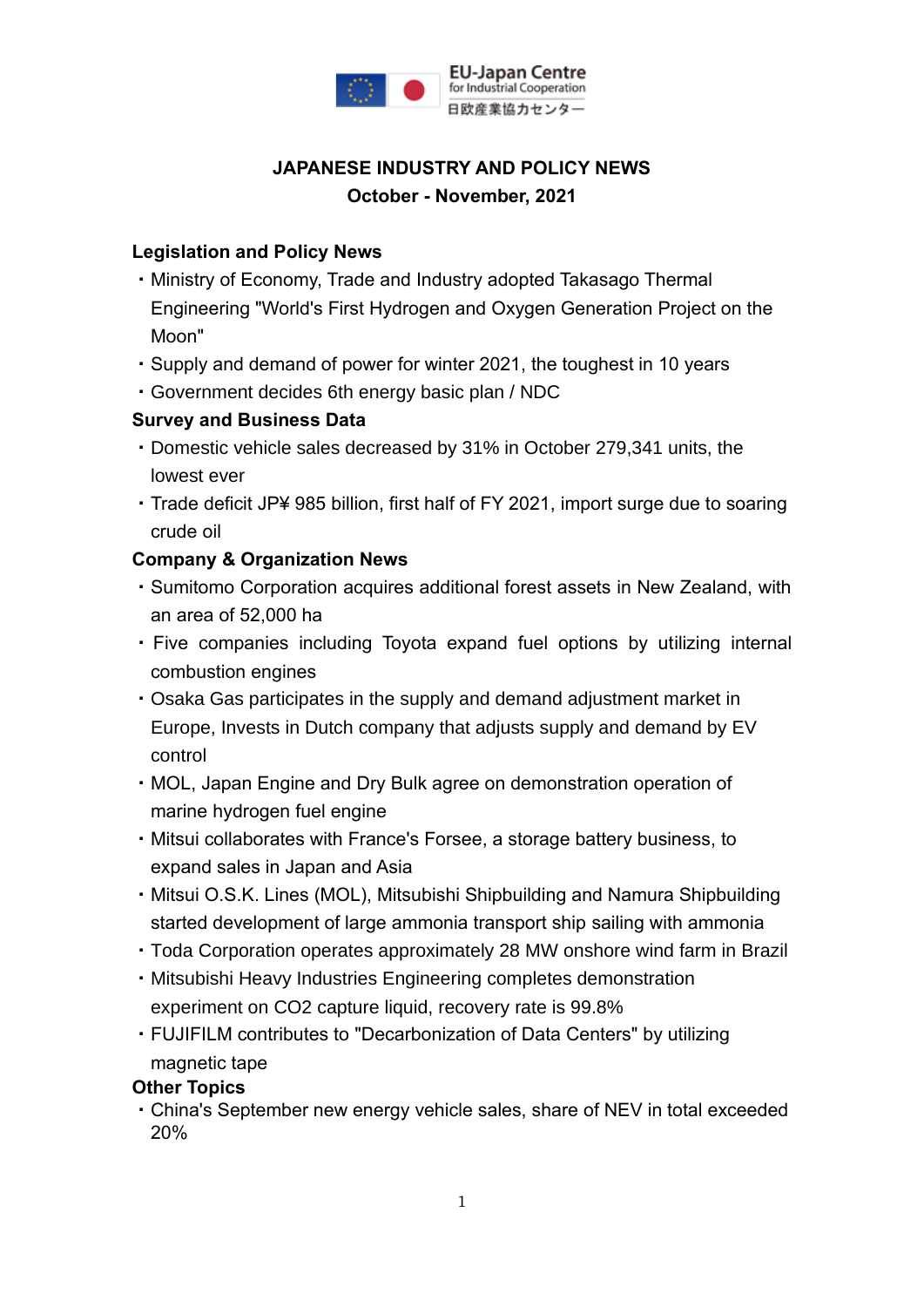

### **Legislation and Policy News**

**Ministry of Economy, Trade and Industry adopted Takasago Thermal Engineering "World's First Hydrogen and Oxygen Generation Project on the Moon"**

Takasago Thermal Science Co., Ltd. announced on November 15, the Ministry of Economy, Trade and Industry's project to develop water electrolysis technology with an eye on future lunar activities adapts the company as in a non-space business.

In 2019, Japan officially decided to participate in the manned lunar exploration program "Artemis Program" proposed by NASA. This program will send humanity to the moon by 2024, aiming to build a lunar base and sustainably work on the moon through the construction of a manned lunar orbital base.

Thirteen countries, including Japan and the United Kingdom, are participating. in the "Artemis Program," Japan in collaboration with private businesses, etc., promotes the development and sophistication of basic technologies necessary for sustainable exploration activities beyond the moon and promotes international space exploration.

In all activities such as the constant stay of astronauts and the short-term manned lunar exploration prior to that, the installation and construction of residential facilities require the securing and stable supply of electricity on the lunar surface. It is thought that a certain amount of water ice exists on the moon, and in order to carry out sustainable lunar surface activities, that water is needed as a fuel for takeoff and landing aircraft ( to use it as hydrogen / oxygen).

Takasago Thermal Engineering has been engaged in air conditioning equipment engineering since its establishment in 1923, but about 20 years ago, it focused on hydrogen as a building equipment application and refined its water electrolysis technology. In December 2019, it signed a corporate partner contract for the private lunar exploration program "HAKUTO-R" operated by space startup "ispace" to generate hydrogen and oxygen from water on the moon.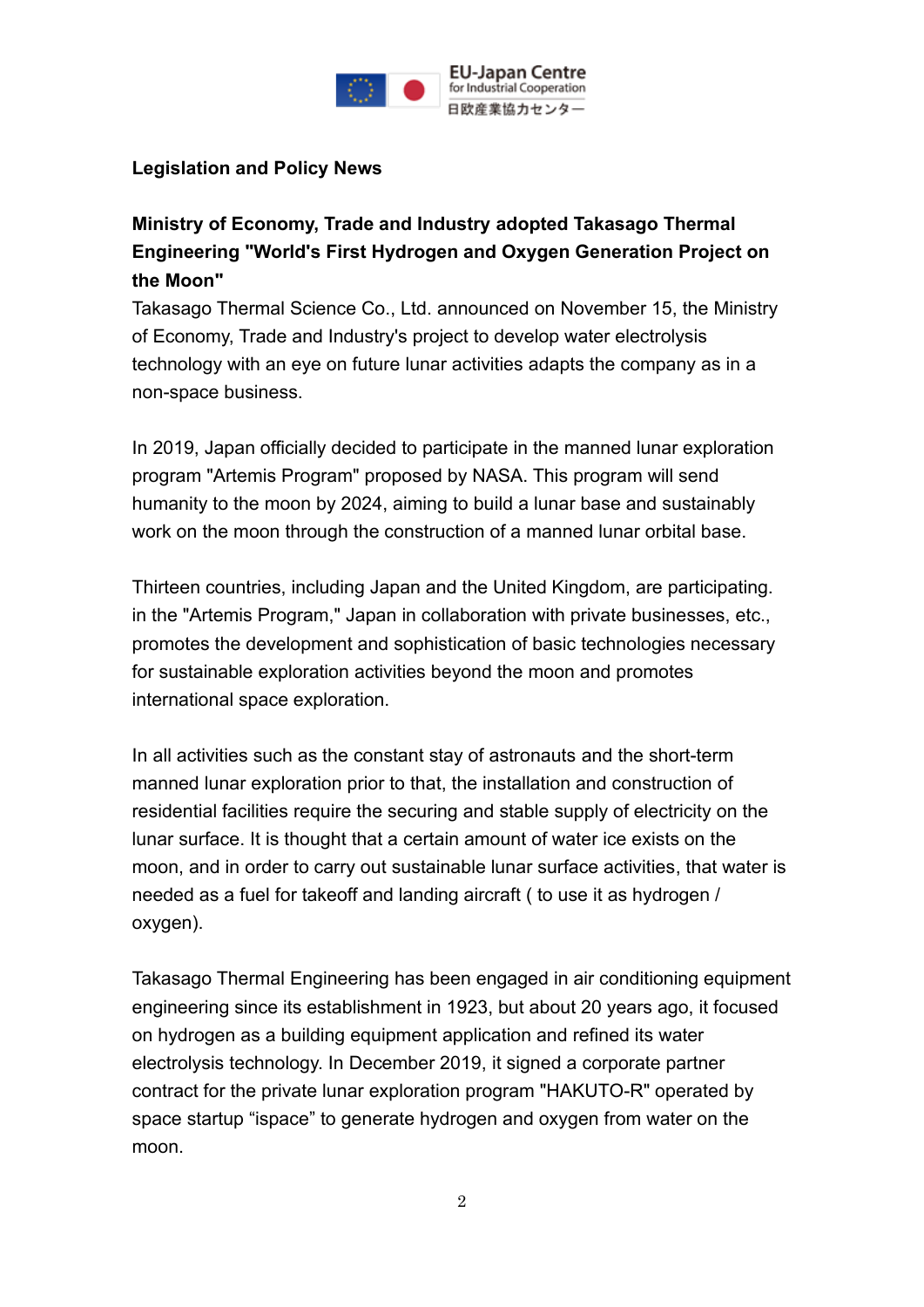

Takasago Thermal Science website (in Japanese): [https://www.tte-net.com/topics/2021/pdf/20211115\\_1.pdf](https://www.tte-net.com/topics/2021/pdf/20211115_1.pdf)



#### Image of the moon

#### **Supply and demand of power for winter 2021, the toughest in 10 years**

The Ministry of Economy, Trade and Industry summarized the supply and demand outlook of the power and measures for the winter of 2021 at the 40th Comprehensive Resources and Energy Study Group held on October 26 and 27. Although the minimum reserve margin of 3% required for stable supply has been secured in seven areas nationwide this winter, it is the toughest outlook in the past 10 years, so it calls efficient use of electricity within a reasonable range.

According to the Ministry of Economy, Trade and Industry, the Tokyo area is 3.2% in January, 3.1% in February, which is "just 3%", and in February, it is 3.9% in 6 areas in Central and West Japan, which is an extremely difficult outlook. According to the three-month forecast released by the Japan Meteorological Agency on October 25, the winter-type pressure distribution is rather strong mainly in western Japan, and the temperature in the next three months in western Japan and Okinawa / Amami is forecast to be as low as normal. The forecasts for northern and eastern Japan are on par with normal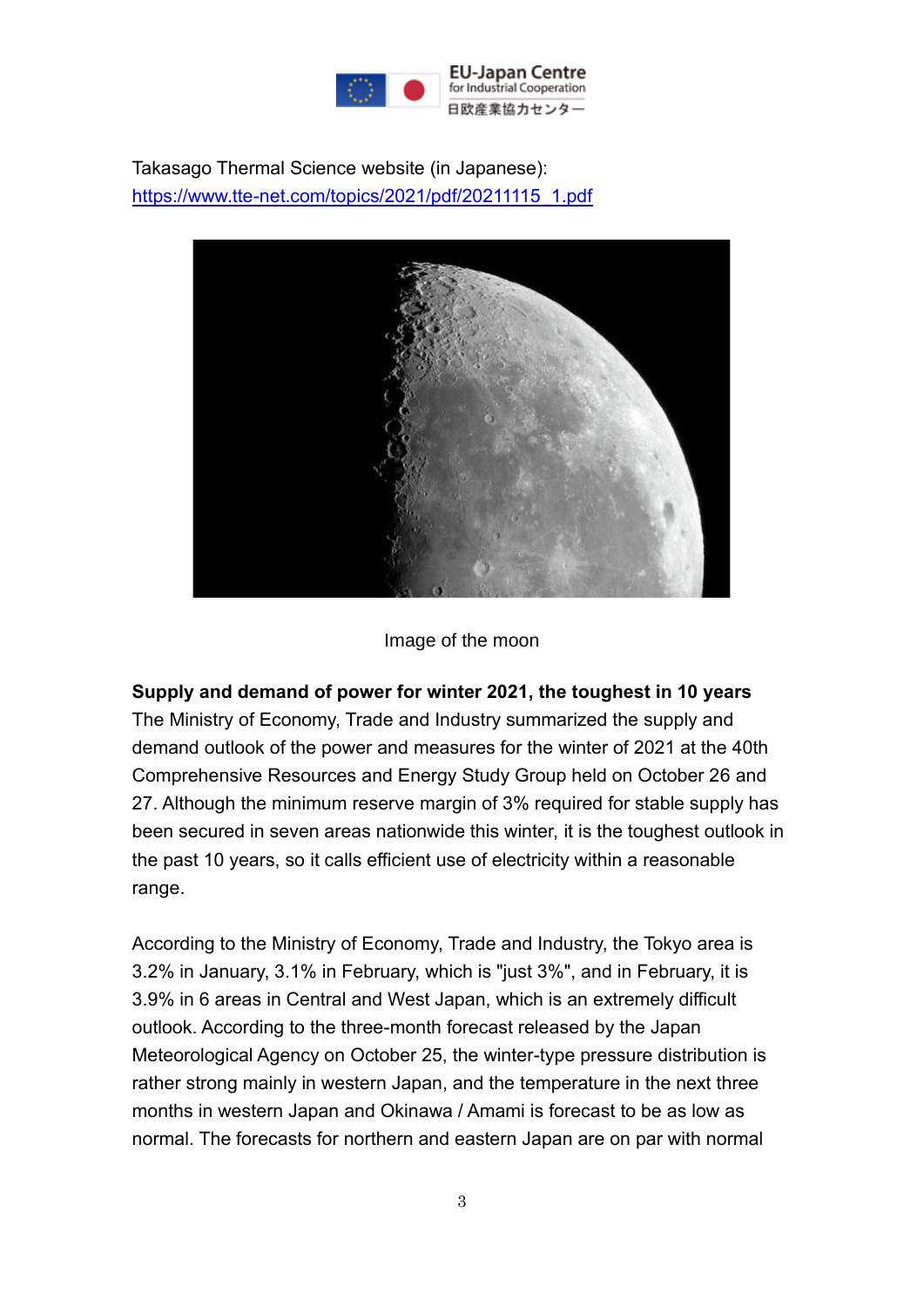

years.

In addition, due to the influence of the COVID-19, etc., the electricity demand in 2020 was about minus 3 to 8% compared to the previous year, but in 2021, the demand is also increasing compared to the previous year, and it is compared with 2019, too. Based on this situation, the outlook for electricity supply and demand in the winter of 2021 and the points of countermeasures are summarized as follows.

Regarding the supply and demand of electricity in the winter of 2021, although the supply capacity required for stable supply can be barely secured, the outlook is quite severe, and the situation surrounding fuel and electricity is becoming more severe worldwide. While closely monitoring the transition of the situation, making every effort to secure a stable supply of electric power is requested for supply measures and market measures to electric power companies (power generation / retail electric power companies).

In addition, METI doesn't request consumers to save electricity, but call for cooperation in efficient use of electricity (energy saving) within a reasonable range, as in the past few years, and ask them to continue their normal live keeping in mind the efficient use of electricity.

METI website (in Japanese): <https://www.meti.go.jp/press/2021/10/20211027003/20211027003.html>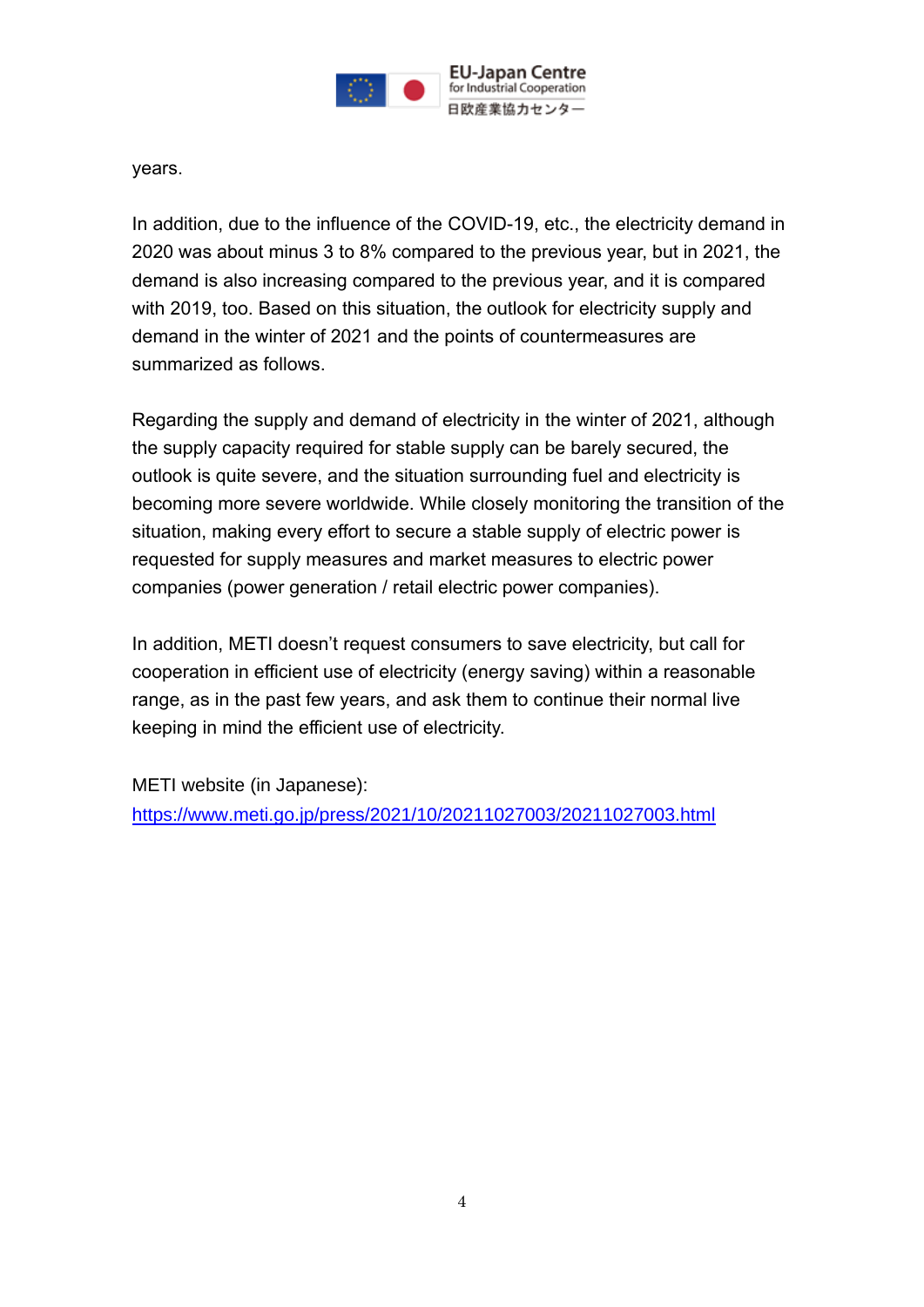

**EU-Japan Centre** for Industrial Cooperation 日欧産業協力センター



Image from Nikkei xTECH

### **Government decides 6th energy basic plan / NDC**

On October 22, the government approved a new energy basic plan that indicates the direction of Japan's energy policy, which aim for about 60% of non-fossil power sources such as renewable energy 36-38% and nuclear power 20-22% as the power source composition in 2030.

It is to show the energy policy path toward the realization of the "2050 Carbon Neutral" announced in October 2020 and the new greenhouse gas emission reduction targets announced in April 2021, and to take measures against climate change. In order to overcome the issues facing Japan's energy supply and demand structure, the government has formulated two important themes: to secure a stable supply and to show efforts to reduce energy costs on the premise of ensuring safety.

As for the outlook for energy supply and demand in 2030, the government will promote energy consumption reduction of 50.3 million kl from 2013, expand the introduction of non-fossil energy, renewable energy 36-38% (2019 18%), nuclear power 20-22 r% (6%) and hydrogen / ammonia 1% (0%). Of the fossil energy, LNG was 20% (about 37%), coal was 19% (about 32%), and petroleum was 2% (about 7%).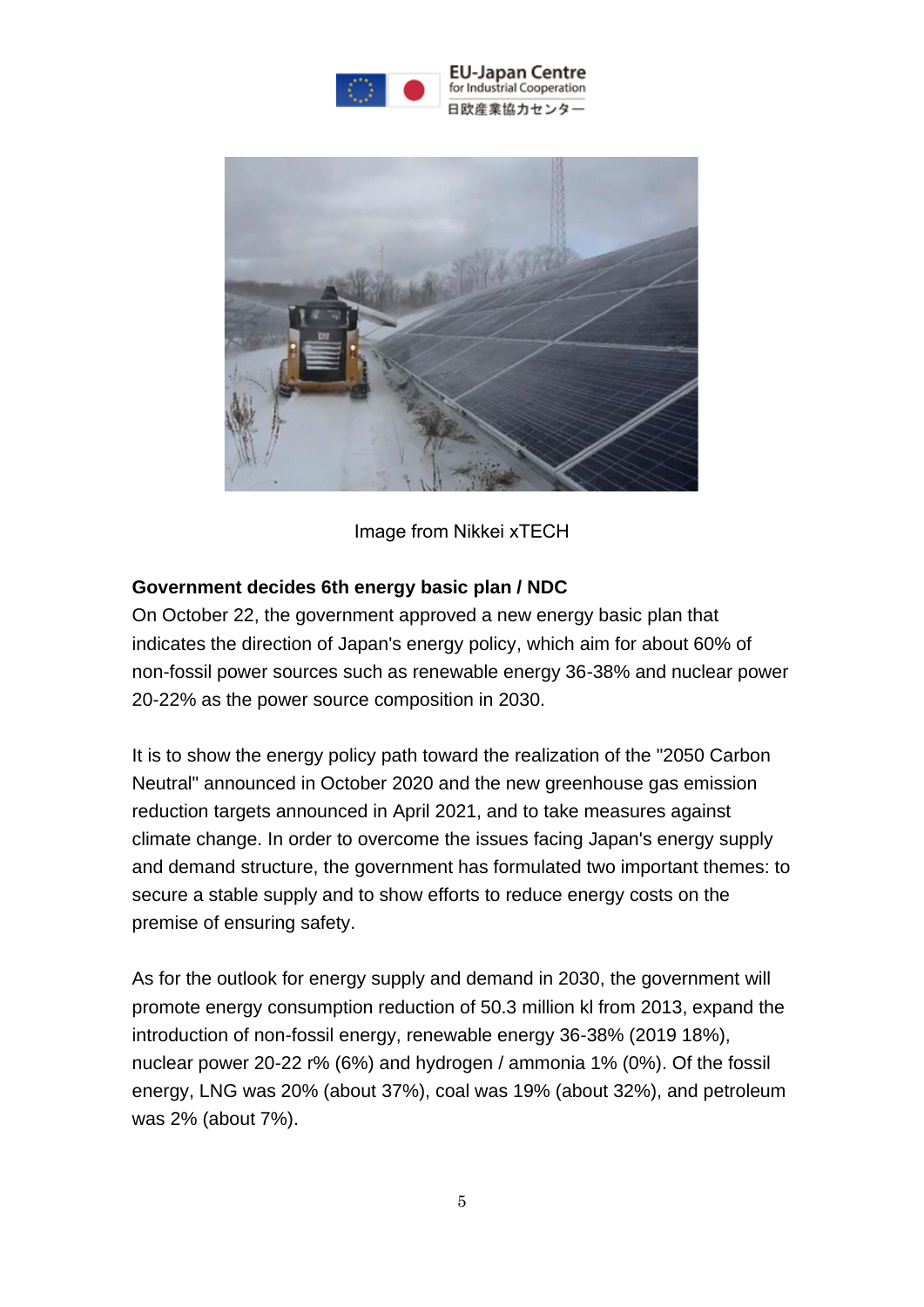

In the NDC decided this time, Japan aims to reduce greenhouse gases by 46% in 2030 from 2013 as an ambitious goal consistent with 2050 carbon neutral. The government would continue to take on the challenge of reaching a height of 50%.

METI website: [https://www.meti.go.jp/english/press/2021/1022\\_002.html](https://www.meti.go.jp/english/press/2021/1022_002.html)

| Energy supply and demand for FY 2030 (Ambitious outlook) |                   |                                     |  |  |  |
|----------------------------------------------------------|-------------------|-------------------------------------|--|--|--|
| Energy saving                                            | 62 million KI     |                                     |  |  |  |
| Final energy consumption                                 | 350 million KI    | Breakdown of renewable              |  |  |  |
| Renewable energy                                         | $36 - 38%$        | energy                              |  |  |  |
| Hydrogen / Ammonia                                       | 1%                |                                     |  |  |  |
| Nuclear power                                            | $20 - 22%$        | Solar power 14~16%<br>Wind power 5% |  |  |  |
| <b>LNG</b>                                               | 20%               | Geothermal power 1%                 |  |  |  |
| Coal                                                     | 19%               | Hydropower 11%                      |  |  |  |
| Petroleum                                                | 2%                | Biomass 5%                          |  |  |  |
| Greenhouse gas reduction rate                            | 46%(50% is ideal) |                                     |  |  |  |

Data source: METI

#### **Survey and Business Data**

## **Domestic vehicle sales decreased by 31% in October 279,341 units, the lowest ever**

The number of new vehicles sold in Japan (including micro vehicles) in October announced by the vehicle sales organization on Nov. 1, was 279,341 units, a decrease of 31% from the same month of the previous year. It was the fourth consecutive month that the sales fell below the same month of the previous year. It was the lowest sales in October and also the lowest in 54 years, below the 279,634 units in 1968 when statistics began. Due to the delay in parts supply because of the spread of the COVID-19 in Southeast Asia, the decline continues by significant reduction in production.

The negative range in October improved by 0.9 points from September, but it decreased by 30% from the same month of the previous year for the second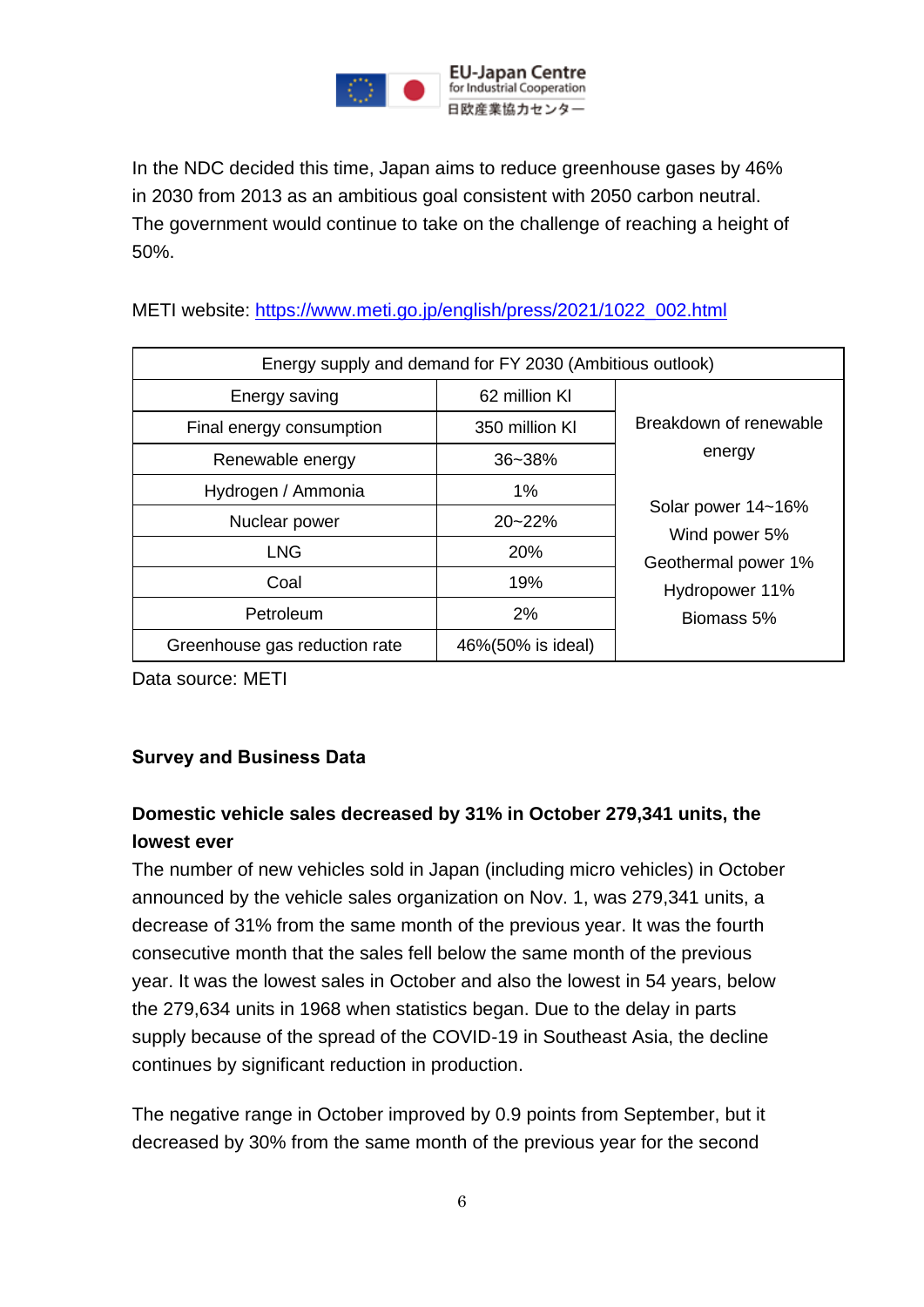

consecutive month. The number of registered vehicles decreased by 30% to 176,743 units, and the number of micro vehicles (displacement of 660 cc or less) decreased by 33% to 102,598 units. Registered vehicles have been down for two months, and micro vehicles have been down for five consecutive months.

By passenger vehicle brand, seven of the eight major companies fell below the previous year's level. Toyota (excluding Lexus) decreased 42% to 81,822 units. Daihatsu has the largest decrease, with a 47% decrease to 31,597 units. Only Mitsubishi Motors increased by 10% year-on-year to 5,428 units.

Due to the spread of the COVID-19 in Southeast Asia and the global shortage of semiconductors, the shutdown of domestic factories spread in October. Toyota also suspended operations at most of its domestic plants in October. SUBARU reduced domestic production by 40% compared to the initial plan, and Honda reduced it by 30%. Daihatsu's production was down 20% year-on-year.

While manufacturers are unable to supply enough new vehicles, sales demand itself is strong. The backlog of orders is piled up at dealers. In addition, the production of vehicle companies is improving. It is said Toyota's global production in November will decrease by 15% from the plan, but it is expected to recover to the record high of 820,000 units in November 2020. Honda's domestic production will also be recovered by minus 10% compared to the plan in early November.

Japan Vehicle Dealers Association website (in Japanese): <http://www.jada.or.jp/data/month/m-r-hanbai/m-r-brand01/>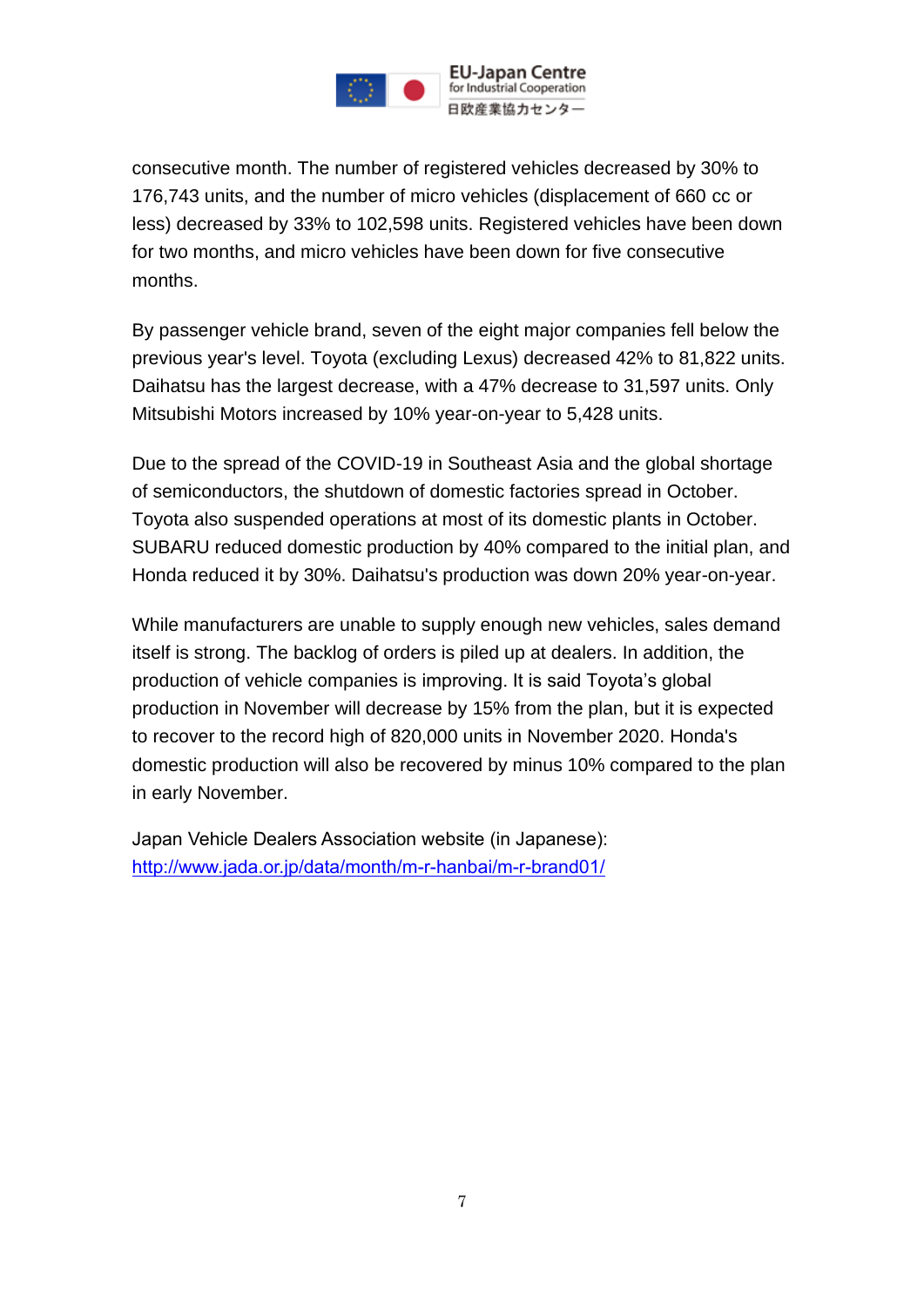

|                        | Oct. 2021              |         | Oct. 2020 | Jan. to Oct. 2021 | Jan. to Oct. 2020 |
|------------------------|------------------------|---------|-----------|-------------------|-------------------|
| Daihatsu               | Total                  | 1,535   | 5,135     | 30,671            | 49,985            |
|                        | % Y to Y               | 29.9    |           | 61.4              |                   |
| Hino                   | Total                  | 4,487   | 4,418     | 50,344            | 50,357            |
|                        | % Y to Y               | 101.6   |           | 100.0             |                   |
| Honda                  | Total                  | 26,271  | 26,483    | 227,967           | 249,336           |
|                        | % Y to Y               | 99.2    |           | 91.4              |                   |
|                        | Total                  | 3,519   | 3,968     | 55,941            | 56,071            |
| <b>Isuzu</b>           | % Y to Y               | 88.7    |           | 99.8              |                   |
|                        | Total                  | 2,841   | 3,835     | 44,220            | 38,335            |
| Lexus                  | % Y to Y               | 74.1    |           | 115.4             |                   |
|                        | Total                  | 8,015   | 10,797    | 106,033           | 120,953           |
| Mazda                  | % Y to Y               | 74.2    |           | 87.7              |                   |
|                        | Total                  | 2,389   | 1,662     | 29,494            | 22,068            |
| Mitsubishi             | % Y to Y               | 143.7   |           | 133.7             |                   |
| Mitsubishi             | Total                  | 2,139   | 3,139     | 28,112            | 31,172            |
| Fuso                   | % Y to Y               | 68.1    |           | 90.2              |                   |
|                        | Total                  | 17,061  | 19,824    | 234,186           | 223,942           |
| Nissan                 | % Y to Y               | 86.1    |           | 104.6             |                   |
|                        | Total                  | 5,707   | 5,869     | 69,128            | 67,263            |
| Subaru                 | % Y to Y               | 97.2    |           | 102.8             |                   |
|                        | Total                  | 7,536   | 7,795     | 84,861            | 89,660            |
| Suzuki                 | % Y to Y               | 96.7    |           | 94.6              |                   |
|                        | Total                  | 79,458  | 137,510   | 1,171,564         | 1,172,316         |
| Toyota                 | % Y to Y               | 57.8    |           | 99.9              |                   |
| <b>UD Trucks</b>       | Total                  | 797     | 751       | 7,397             | 7,213             |
|                        | % Y to Y               | 106.1   |           | 102.6             |                   |
| <b>Others</b>          | Total                  | 14,988  | 22,118    | 217,842           | 205,034           |
|                        | % Y to Y               | 67.8    |           | 106.2             |                   |
|                        | Total                  | 176,743 | 253,304   | 2,357,760         | 2,383,705         |
| Previous year          |                        | 253,304 |           | 2,383,705         |                   |
| % to 2020              |                        | 69.8    |           | 98.9              |                   |
|                        |                        |         |           |                   |                   |
| Domestic vehicle total |                        | 156,660 | 223,301   | 2,065,269         | 2,134,154         |
|                        | % to 2020              | 70.2    |           | 96.8              |                   |
|                        | Imported vehicle total | 20,083  | 30,003    | 292,491           | 249,551           |
| % to 2020              |                        | 66.9    |           | 117.2             |                   |

### Vehicle sales in Japan (October, 2021)

Data: Japan Vehicle Dealers Association

## **Trade deficit JP¥ 985 billion, first half of FY 2021, import surge due to soaring crude oil**

According to the preliminary trade statistics (customs clearance basis) for the first half of FY 2021 (April-September) released by the Ministry of Finance on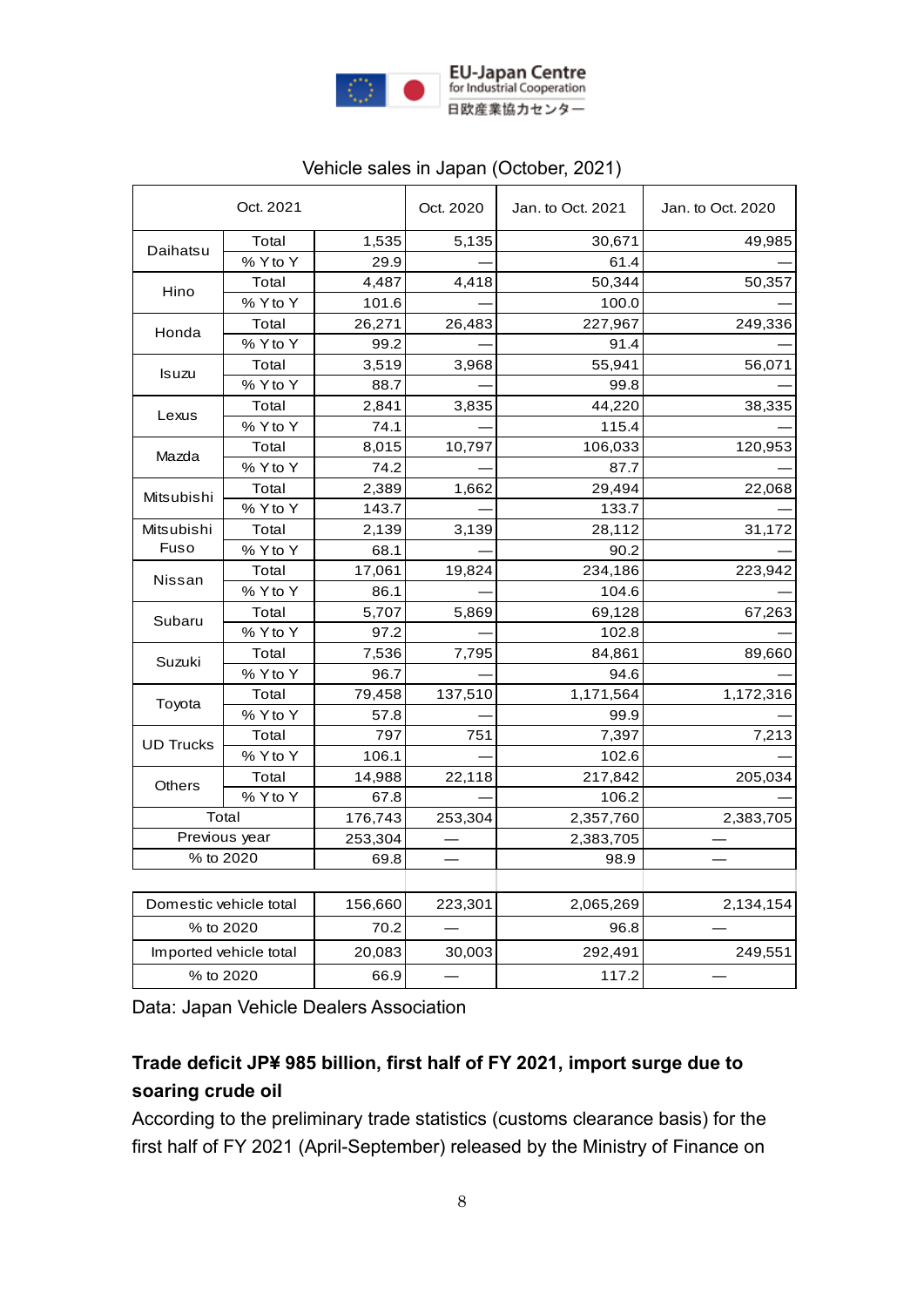

Oct. 20, the trade balance after deducting the import value from the export value was a deficit of JP¥ 985.0 billion. The trade deficit is the first in two periods on a half-year basis. Due to the depreciation of the JP¥ and soaring crude oil prices, the value of crude oil imports doubled from the same period of the previous year.

On the other hand, the trade balance announced at the same time in September was a deficit of JP¥ 622.8 billion. In addition to the increase in crude oil imports, the export value of automobiles fell sharply by 40.3% from the same month of the previous year due to the impact of production cuts due to difficulty in procuring parts.

The export value in the first half of FY 2021 increased by 23.2% from the same period of the previous year to JP¥ 39,857.3 billion. Imports increased 12.2 % to JP¥ 38,872.3 billion, of which crude oil increased 103.0% to JP¥ 3,389.3 billion , the first increase in five periods.

The trade balance by country was a surplus of JP¥ 2,811.8 billion to the United States, driven by exports of mainstay automobiles and parts. On the other hand, China has a deficit of JP¥ 1,111.1 billion. This was due to an increase in imports of mobile phones and non-ferrous metals.

The import value in September increased by 38.6% from the same month of the previous year to JP¥ 7,464 billion, which was a record high since 1979. On the other hand, the export value increased by 13.0% to JP¥ 6,841.2 billion, increasing for 7 consecutive months, but the growth rate slowed down due to the decrease in automobiles.

As a result, the trade balance in September was in the red for the second consecutive month. By country, exports to the United States fell 3.3% to JP¥ 1,155.5 billion due to the decline in automobile exports, the first decline in seven months.

MOF website:

[https://www.customs.go.jp/toukei/shinbun/trade-st\\_e/2021/2021\\_415e.pdf](https://www.customs.go.jp/toukei/shinbun/trade-st_e/2021/2021_415e.pdf)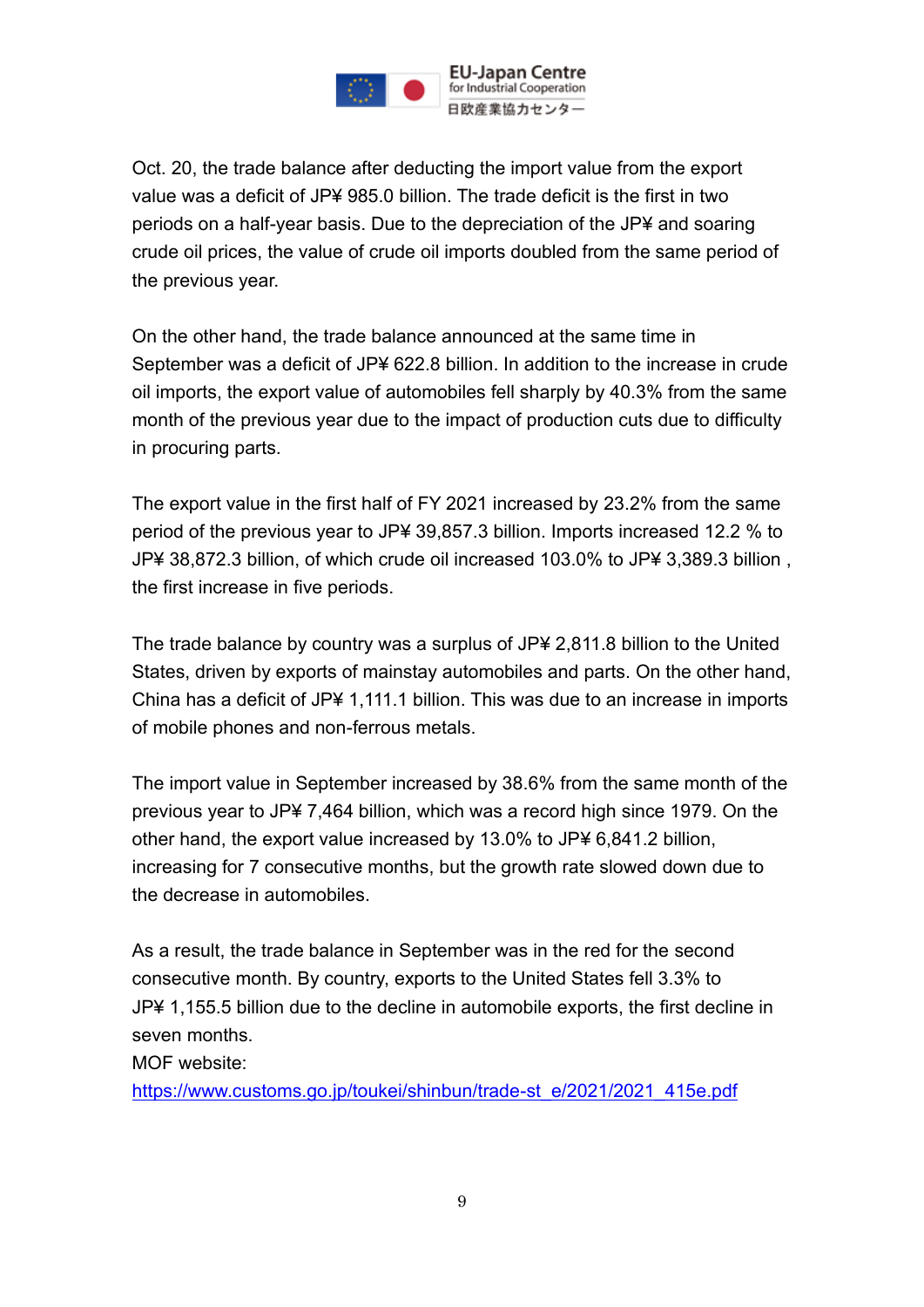

## (Reference)

● Japanese EX and IM with EU (Apr. – Sept., 2021)

Unit: JP¥ million

| MM/YY   | <b>Exports</b> | % to 2020 | Imports | % to 2020 | Surplus    |
|---------|----------------|-----------|---------|-----------|------------|
| 9/2020  | 554,110        | $-10.6$   | 671,727 | $-14.0$   | $-117,617$ |
| 10/2020 | 599,153        | $-2.7$    | 639,258 | $-11.4$   | $-40,105$  |
| 11/2020 | 560,980        | $-2.6$    | 630,428 | $-17.2$   | $-69,448$  |
| 12/2020 | 621,699        | $-1.6$    | 699,276 | $-4.0$    | $-77,577$  |
| 1/2021  | 532,212        | $-1.6$    | 690,006 | $-2.3$    | $-157,794$ |
| 2/2021  | 589,139        | $-3.3$    | 629,671 | 0.4       | $-40,532$  |
| 3/2021  | 714,542        | 12.8      | 799,030 | 19.0      | $-84,488$  |
| 4/2021  | 675,907        | 39.5      | 786,876 | 16.6      | $-110,969$ |
| 5/2021  | 617,042        | 69.6      | 805,287 | 39.4      | $-188,245$ |
| 6/2021  | 653,649        | 51.1      | 791,400 | 29.2      | $-137,751$ |
| 7/2021  | 639,992        | 46.1      | 742,830 | 14.0      | $-102,838$ |
| 8/2021  | 618,698        | 29.9      | 863,012 | 54.5      | $-244,314$ |
| 9/2021  | 621,256        | 12.1      | 839,504 | 25.0      | $-218,248$ |

Data: MOF Japan

|  | Exports & Imports with EU (Apr. – Sept., 2021) |  |  |  |  |  |
|--|------------------------------------------------|--|--|--|--|--|
|--|------------------------------------------------|--|--|--|--|--|

|                | Value          | % to the same  | Reference                       |  |
|----------------|----------------|----------------|---------------------------------|--|
|                | (JP¥ billions) | period in 2020 |                                 |  |
| Exports        | 3,782.4        | 23.4           | Increased for the first time in |  |
|                |                |                | 5 periods                       |  |
| Imports        | 4,502.0        | 16.4           | Increased for the first time in |  |
|                |                |                | 4 periods                       |  |
| <b>Balance</b> | -719.6         | $-10.6$        | In red 8 periods continuously   |  |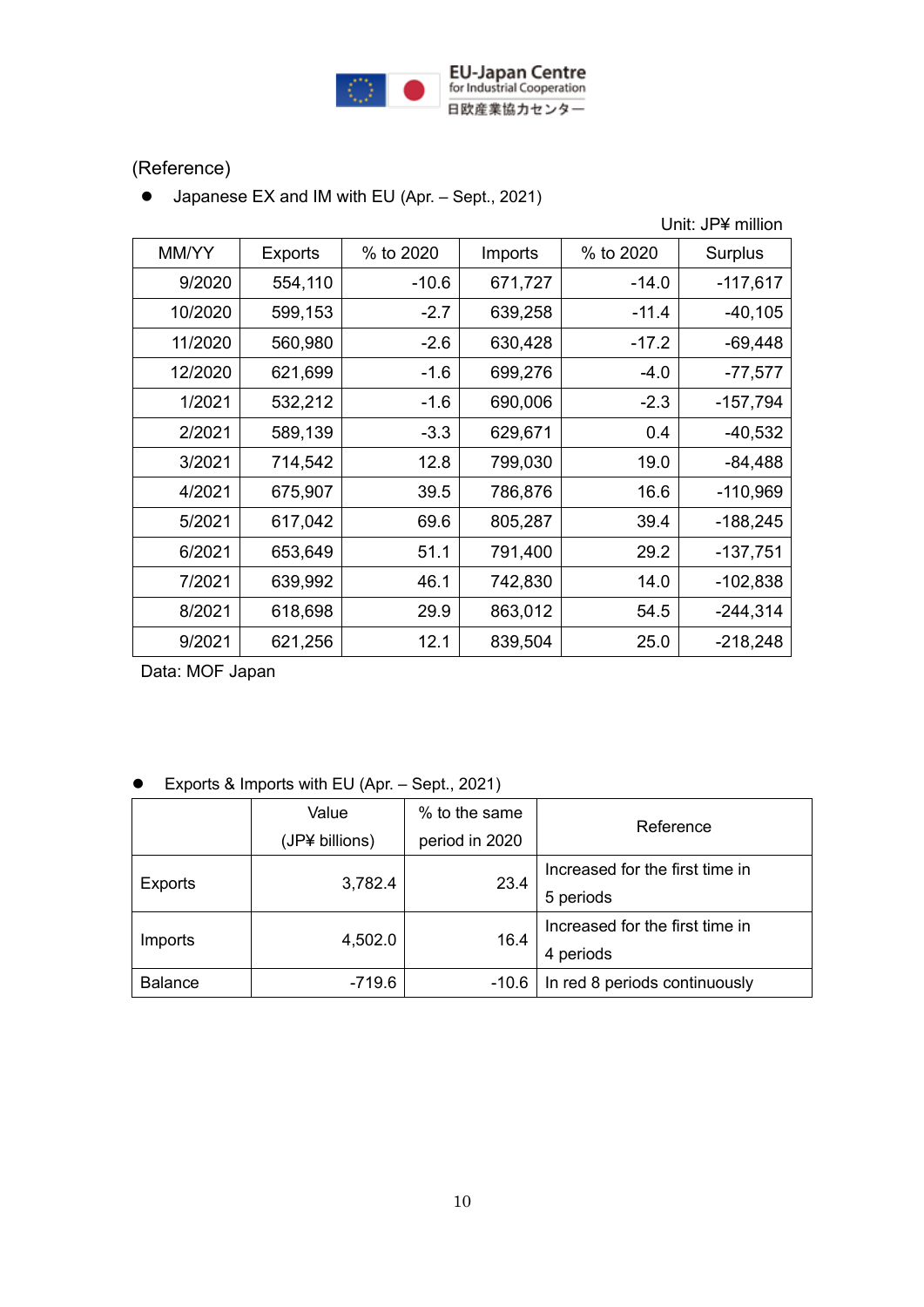

| Export goods             | % to the same  |                   | % to the same  |
|--------------------------|----------------|-------------------|----------------|
|                          | period in 2020 | Import goods      | period in 2020 |
| Auto parts               | 54.1           | <b>Medicines</b>  | 24.9           |
| <b>Vehicles</b>          | 8.0            | <b>Vehicles</b>   | 36.9           |
| Pump / Centrifuge        | 45.7           | Aircrafts         | 152.8          |
| $\overline{\phantom{0}}$ |                | Organic compounds | -24.4          |

⚫ Movement of principal goods with EU (Apr. – Sept., 2021)

#### **Company & Organization News**

## **Sumitomo Corporation acquires additional forest assets in New Zealand, with an area of 52,000 ha**

Sumitomo Corporation announced on November 19, it acquired a total of approximately 15,000 hectares of forest in New Zealand's Coromandel and Gisborne districts through Summit Forests New Zealand Ltd (SFN), a wholly owned subsidiary of Forestry. It was an additional acquisition and as a result, the scale of forest assets owned and managed by SFN in the country has expanded to approximately 52,000 hectares.

The company expects this acquisition to provide further synergies with existing assets in terms of tree logging, forest road construction and timber exports. Going forward, they will continue to promote DX, such as mechanization of logging, tree planting, and pruning for the purpose of cost reduction and improvement of safety, mainly in the Asian region where demand is expected to increase. The company intends to supply high-quality timber that has obtained FSC certification.

Taking advantage of the warm climate, New Zealand is an advanced forestry country that realizes effective use of forest assets and coexistence with the global environment by systematically planting and logging every 30 years.

The company established SFN in 2013 and participated in the forestry business in New Zealand. As a business under the newly established Energy Innovation Initiative (EII) in April 2021, it owns a total of approximately 2.7 million hectares of forest assets in Russia and New Zealand, and has the top management record as a Japanese company.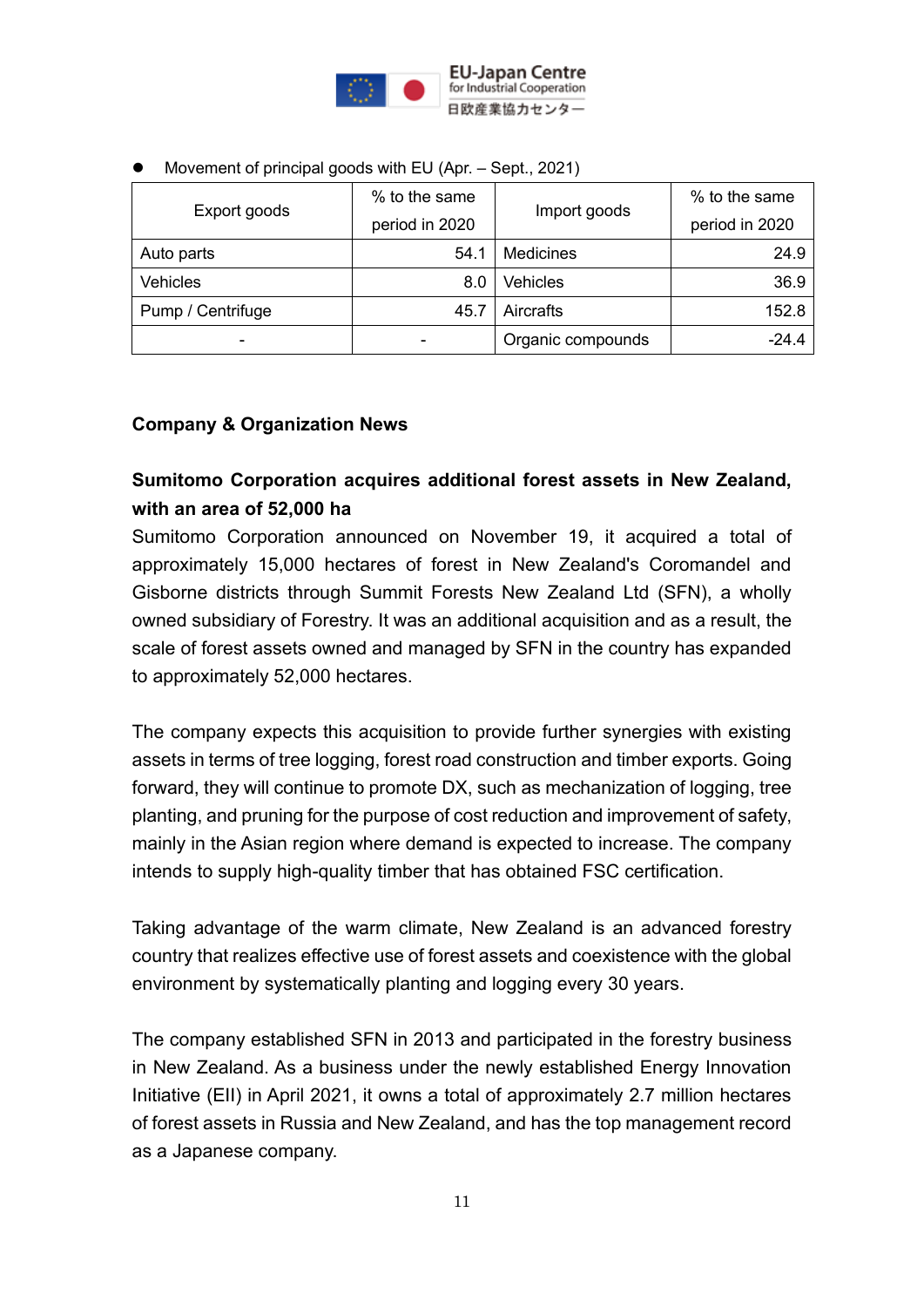

Sumitomo Corporation website:

<https://www.sumitomocorp.com/en/jp/news/release/2021/group/15250>



Location of the acquired assets from Sumitomo Corp. website

## **Five companies including Toyota expand fuel options by utilizing internal combustion engines**

In Europe and the United States, EV conversion is already becoming the center of carbon neutrality, but Japanese automobile and motorcycle manufacturers are likely to seek a way to zero emissions while leaving options instead of EV.

Kawasaki Heavy Industries, SUBARU, Toyota, Mazda, and Yamaha Motor announced on November 13 that they will take on the challenge of expanding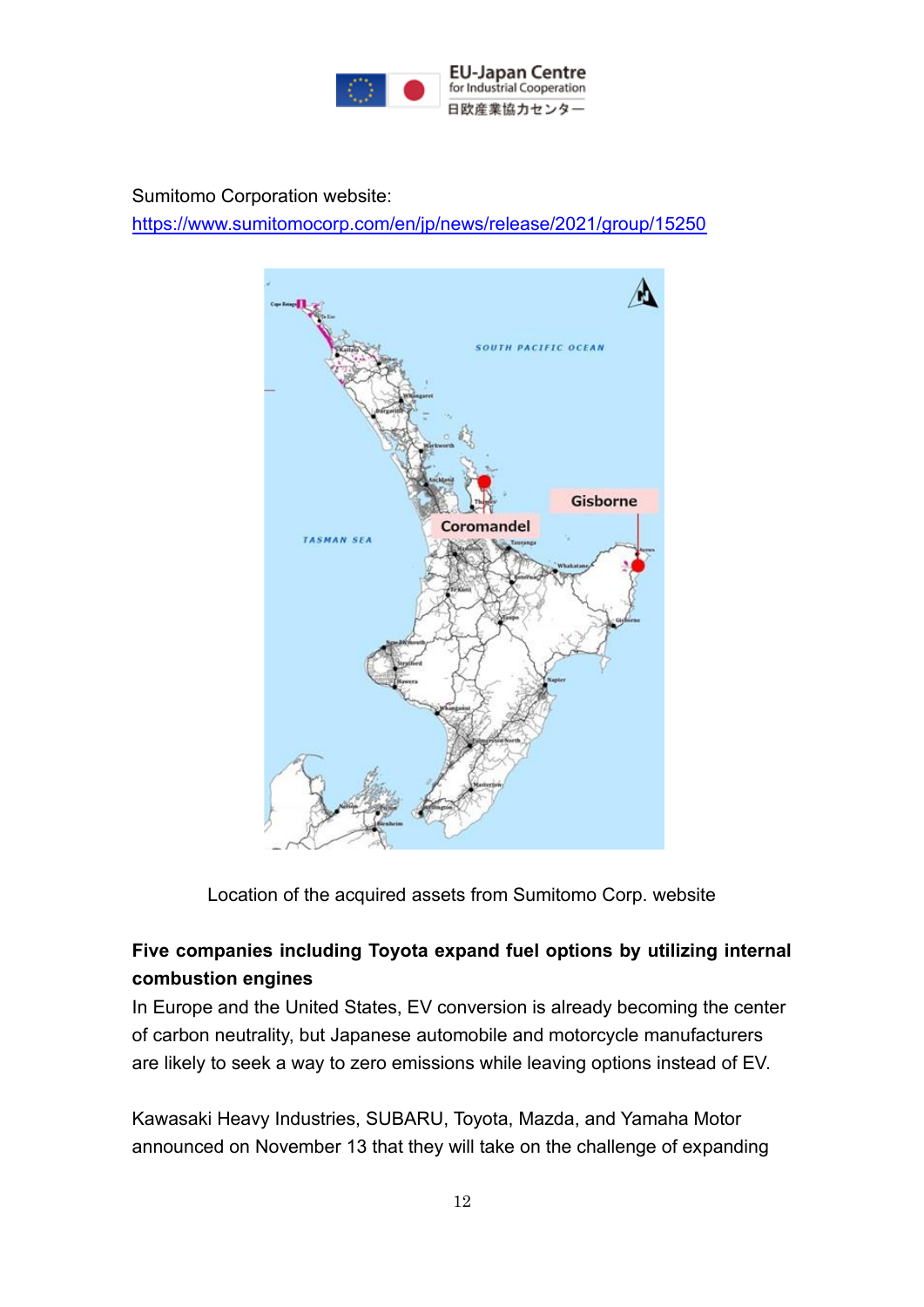

fuel options that utilize internal combustion engines to achieve carbon neutrality. They will promote three initiatives, such as participating in races using carbonneutral fuel and hydrogen engine vehicles.

Specifically, in order to further expand the options for "making," "transporting," and "using" fuel, (1) participating in races that utilize carbon-neutral fuel, (2) considering the use of hydrogen engines in motorcycles and (3) Continue to participate in the race with a hydrogen engine.

SUBARU, Toyota and Mazda will use carbon-neutral fuel to participate in the Super Taikyu series. Mazda is a vehicle equipped with SKYACTIV-D 1.5 (diesel engine) that uses 100% bio-derived diesel fuel, and will be in the ST-Q class of the "Super Taikyu Race in Okayama" to be held on November 13 and 14. Diesel fuel is supplied by Euglena.

SUBARU and Toyota will introduce a new vehicle that uses synthetic fuel derived from biomass into the ST-Q class of the 2022 season Super Taikyu series and conduct demonstration experiments. On the other hand, two companies will promote electric vehicles (EV), SUBARU "SOLTERRA" and Toyota "bZ4X", which are planned to be released in various parts of the world in the middle of 2022. By cooperating and competing together in the race, the companies plan to speed up technological development for all options.

Kawasaki Heavy Industries and Yamaha Motor have begun studying joint research on hydrogen engines with a view to mounting them on motorcycles. In the future, Honda Motor Co., Ltd. and Suzuki will join, and the four companies will explore the possibility of realizing carbon neutrality using internal combustion engines in motorcycles.

TOTOTA website: <https://global.toyota/en/newsroom/corporate/36328304.html>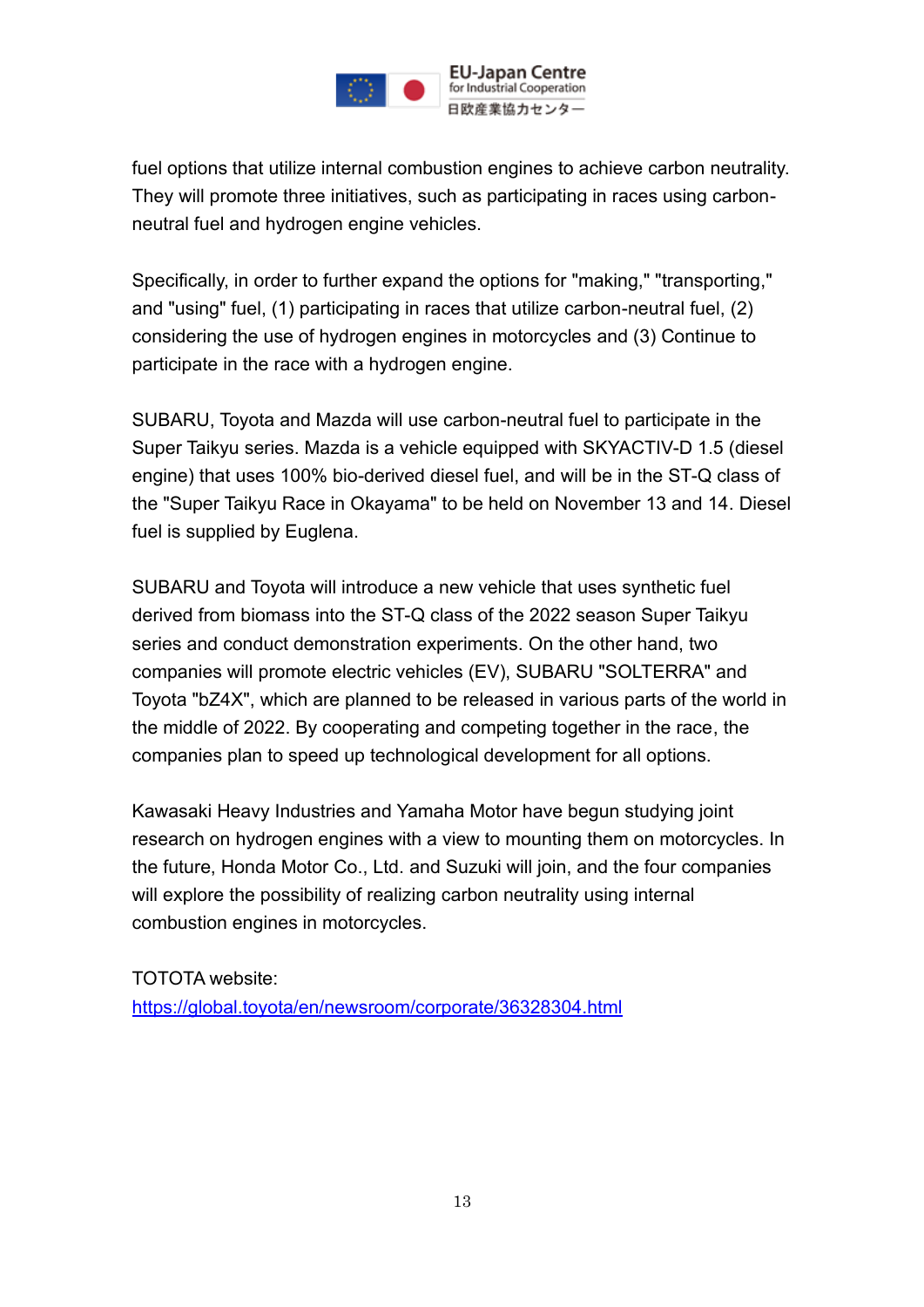



Hydrogen-engine vehicle during the SUZUKA S-TAI

# **Osaka Gas participates in the supply and demand adjustment market in Europe, Invests in Dutch company that adjusts supply and demand by EV control**

On November 10, Osaka Gas announced it signed a capital tie-up agreement with JedliX VB (Netherlands), which operates a supply and demand adjustment business in Europe, through its wholly owned subsidiary Osaka Gas UK (OGUK) in the United Kingdom. It will participate in the supply and demand adjustment market in Europe, which has the most advanced institutional design in the world.

JedliX V.B. is an aggregator operating in Europe, which adjusts supply and demand by remotely controlling the battery of an electric vehicle (EV) using an in-house developed system. The startup was established in 2016 and is steadily expanding its business in seven countries (UK, Netherlands, Switzerland, Germany, Norway, France and Belgium). The company also aims to expand its business by further promoting alliances with EV manufacturers, EV charging spot operators and energy retailers.

In recent years, with the progress of the introduction of renewable energy worldwide, the importance of the supply and demand adjustment function to cope with the output fluctuation of renewable energy affected by the weather is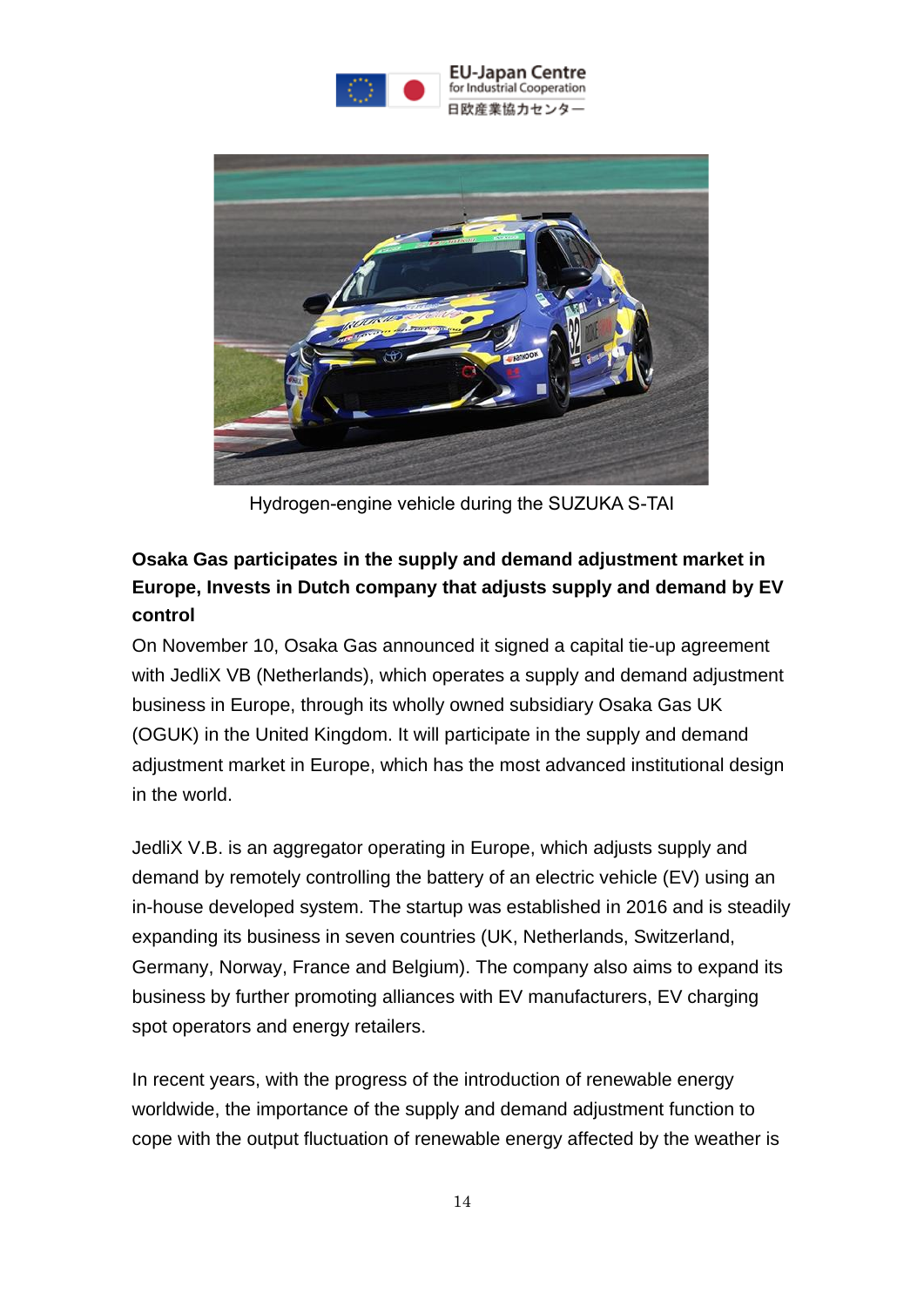

increasing. In Europe, the introduction of renewable energy has progressed from an early stage, and the system design of the supply and demand adjustment market is the most advanced in the world. The Osaka Gas Group is engaged in the natural gas-fired power generation business and the renewable energy business in the overseas electric power business, and will also promote participation in overseas supply and demand adjustment business in the future.

In Japan, in order to contribute to the stabilization of the electric power system in a society where a large amount of renewable energy is introduced, the group is working for a virtual power plant (VPP) construction project utilizing a household fuel cell ENE-FARM and an industrial demand response service utilizing a cogeneration system. It will utilize the knowledge gained from this alliance in Japan as well.

Osaka gas website:

[https://www.osakagas.co.jp/en/whatsnew/\\_\\_icsFiles/afieldfile/2021/11/09/21111](https://www.osakagas.co.jp/en/whatsnew/__icsFiles/afieldfile/2021/11/09/211110_1.pdf) [0\\_1.pdf](https://www.osakagas.co.jp/en/whatsnew/__icsFiles/afieldfile/2021/11/09/211110_1.pdf)



Large-scale generation plants

Concept of the project from Osaka gas website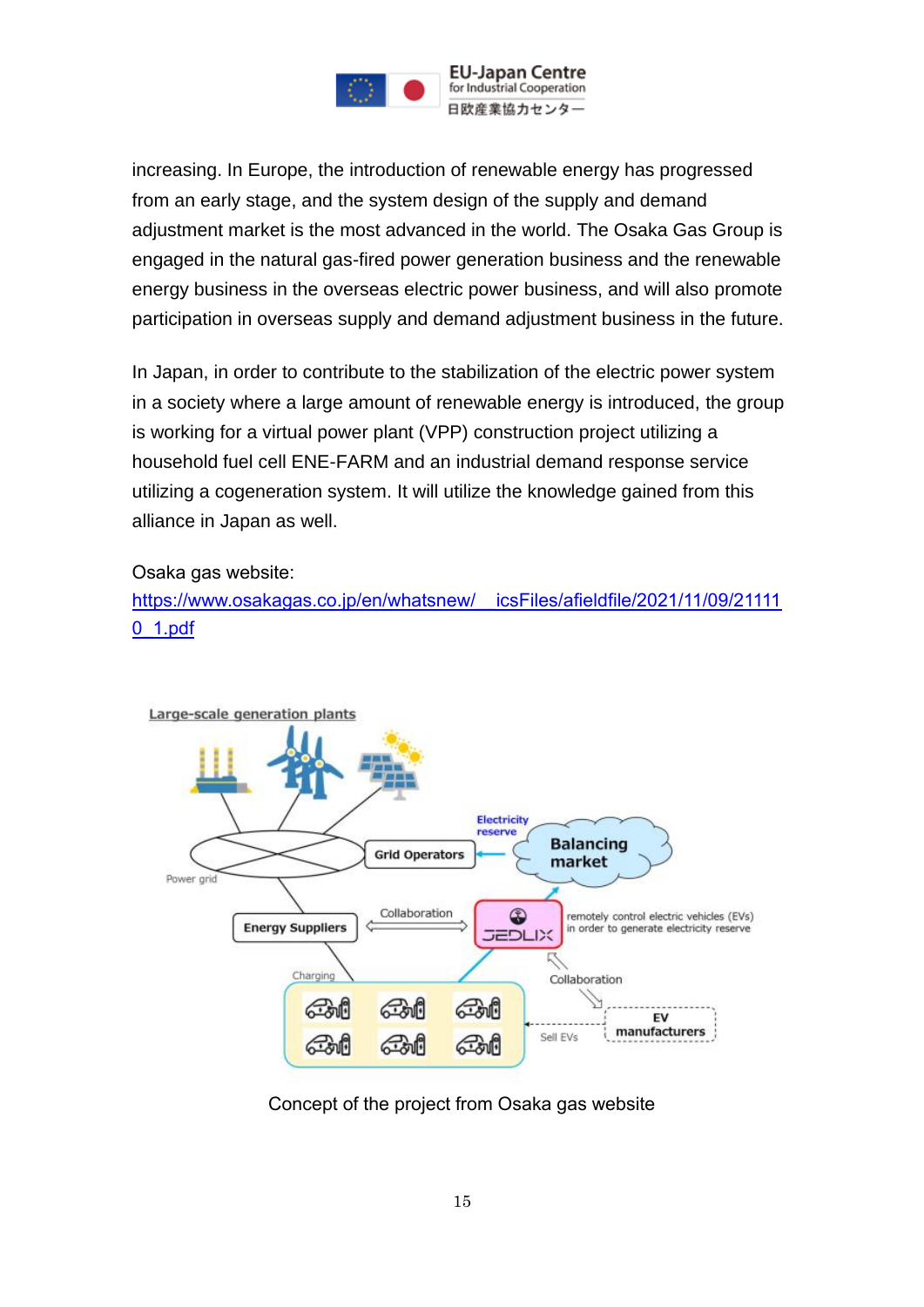

## **MOL, Japan Engine and Dry Bulk agree on demonstration operation of marine hydrogen fuel engine**

On November 9, MOL announced, the company, MOL Dry Bulk and Japan Engine Corporation have reached a basic agreement that they will install a lowspeed marine 2-stroke hydrogen fuel engine developed by Japan Engine on the actual ship operated by MOL. Through this basic agreement, the three companies will carry out demonstration operations with hydrogen-fueled engines to promote the market launch and popularization of net-zero emission hydrogen-fueled vessels.

As the movement to reduce greenhouse gases accelerates as a measure against climate change, the shipping industry is also promoting the conversion to next-generation fuels that are environmentally friendly. In the future, the hydrogen supply chain is expected to expand globally in response to the progress of hydrogen utilization in each industry such as power generation and mobility, and hydrogen fuel is one of the promising next-generation fuels in the shipping industry as well. It is attracting attention as an option.

Japan Engine was adopted as a green innovation fund project by the New Energy and Industrial Technology Development Organization (NEDO) together with Kawasaki Heavy Industries and Yanmar Power Technology, and they develop the world's first main fuel engine for large ocean going vessels and coastal vessels. MOL Group aims to achieve net zero emissions by 2050 and to start operating net zero emission ocean-going vessels by the end of the 2020s.

Mitsui O.S.K. Lines (MOL) website: <https://www.mol.co.jp/en/pr/2021/21102.html>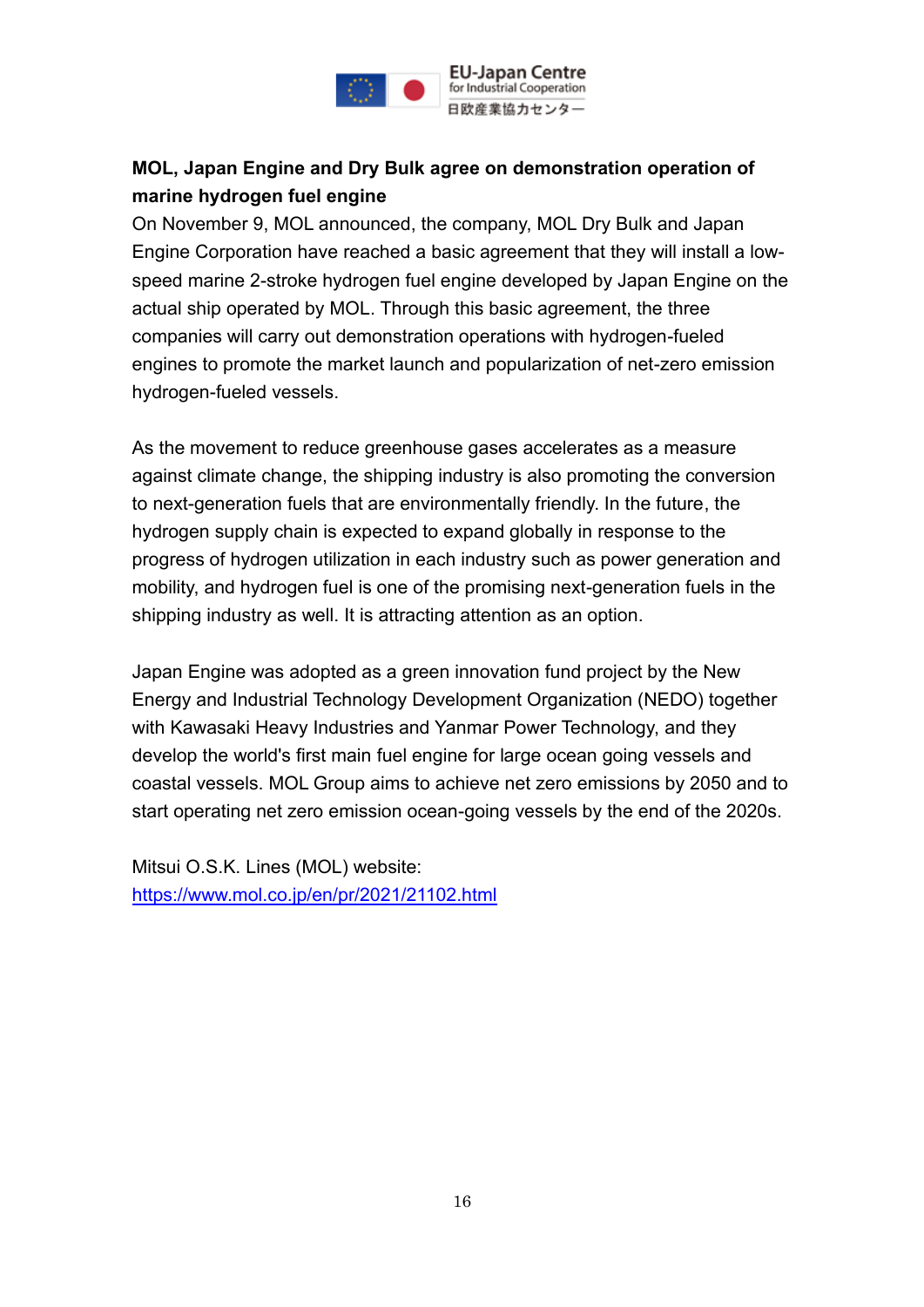



Image of hydrogen-powered ship from MOL website

### **Mitsui collaborates with France's Forsee, a storage battery business, to expand sales in Japan and Asia**

Mitsui & Co., Ltd. announced on November 9 that it has strengthened its capital tie-up with France's Forsee Power, which manufactures battery systems for electric mobility, and has signed a new collaboration agreement.

Mitsui invested in Forsee in 2017, and both companies have focused on "electricity of mobility" centered on buses and scooters, but in recent years they have also expanded into a wide range of commercial mobility such as agriculture, construction machinery, ships and railways. As the movement toward electrification is expanding, the company aims to "electricize mobility" by expanding sales of Forsee battery systems, mainly in Japan and Asia, based on this collaboration agreement. At the same time, Mitsui will work with Forsee to create complex solutions to the challenges of decarbonization and low carbonization facing business sites such as the mining industry and the logistics industry.

Forsee was listed on Euronext Paris on November 3, aiming to further accelerate growth, promoting technological innovation, developing new markets, increasing production capacity and contributing to the realization of zero emissions through electric mobility.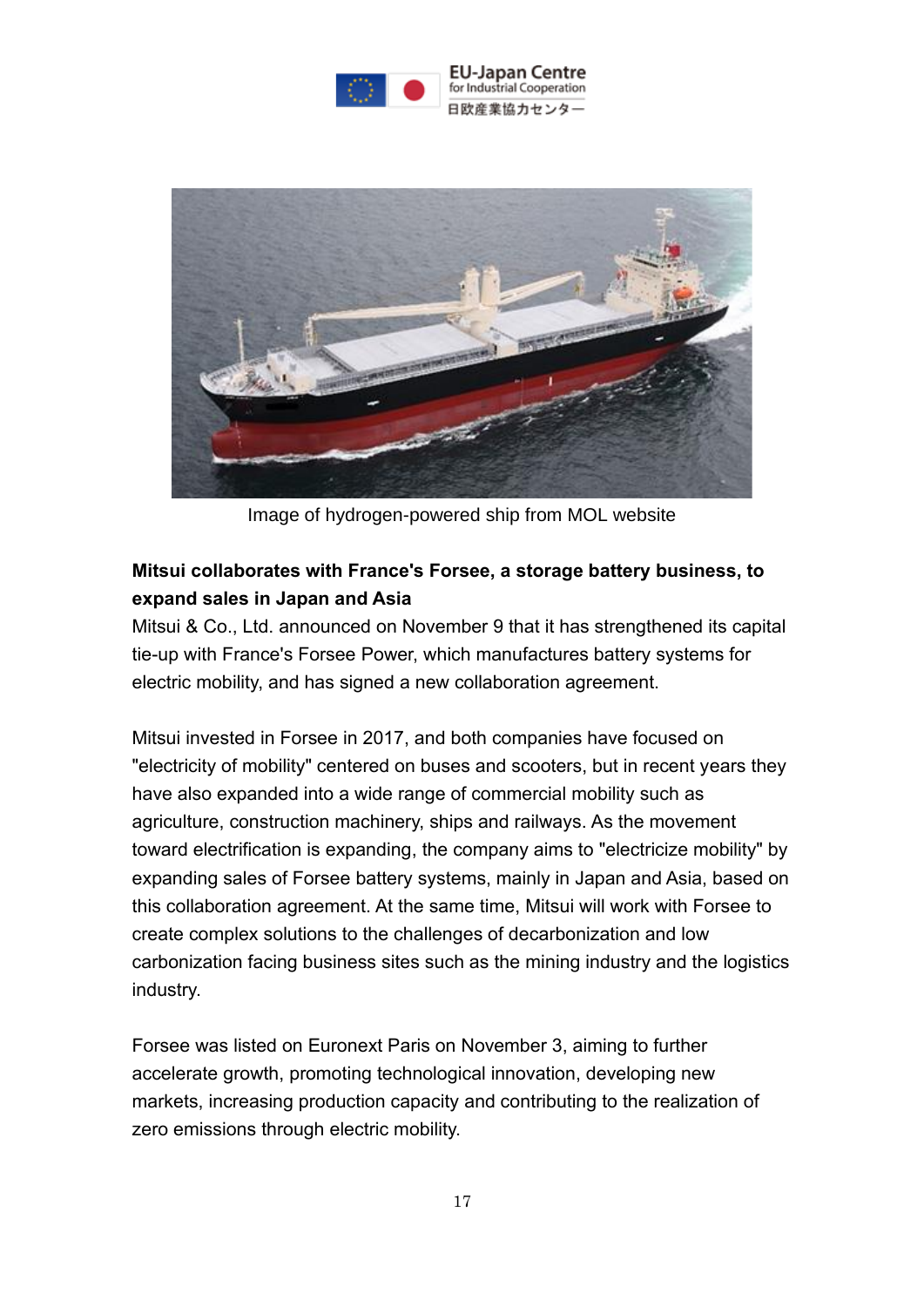

Mitsui has set "Sustainability Management / ESG Evolution" as one of the priority areas of the "Medium-Term Management Plan 2023" and has set Netzero emissions as the ideal situation of 2050. In addition, energy solutions are one of the Strategic Focuses, and the creation of businesses that contribute to climate change response is positioned as a focus area.

Mitsui corporation website: [https://www.mitsui.com/jp/en/topics/2021/1242207\\_12171.html](https://www.mitsui.com/jp/en/topics/2021/1242207_12171.html)



New product by Forsee Power in 2021, the thinnest modular battery systems in the world (for 8, 11, 16 and 21 kWh)

## **Mitsui O.S.K. Lines (MOL), Mitsubishi Shipbuilding and Namura Shipbuilding started development of large ammonia transport ship sailing with ammonia**

MOL, Mitsubishi Shipbuilding, and Namura Shipbuilding announced on November 4 that they have agreed to jointly develop a large ammonia transport vessel that uses ammonia as fuel. In the future, the three companies will jointly proceed with the basic design of the ammonia transport ship.

MOL will establish a collaborative system with each company to place an order for the main engine of ammonia fuel under development by MAN Energy Solutions (MAN ES) of Germany, aiming for the early introduction of the main engine for ships using ammonia as the main fuel. In October, the company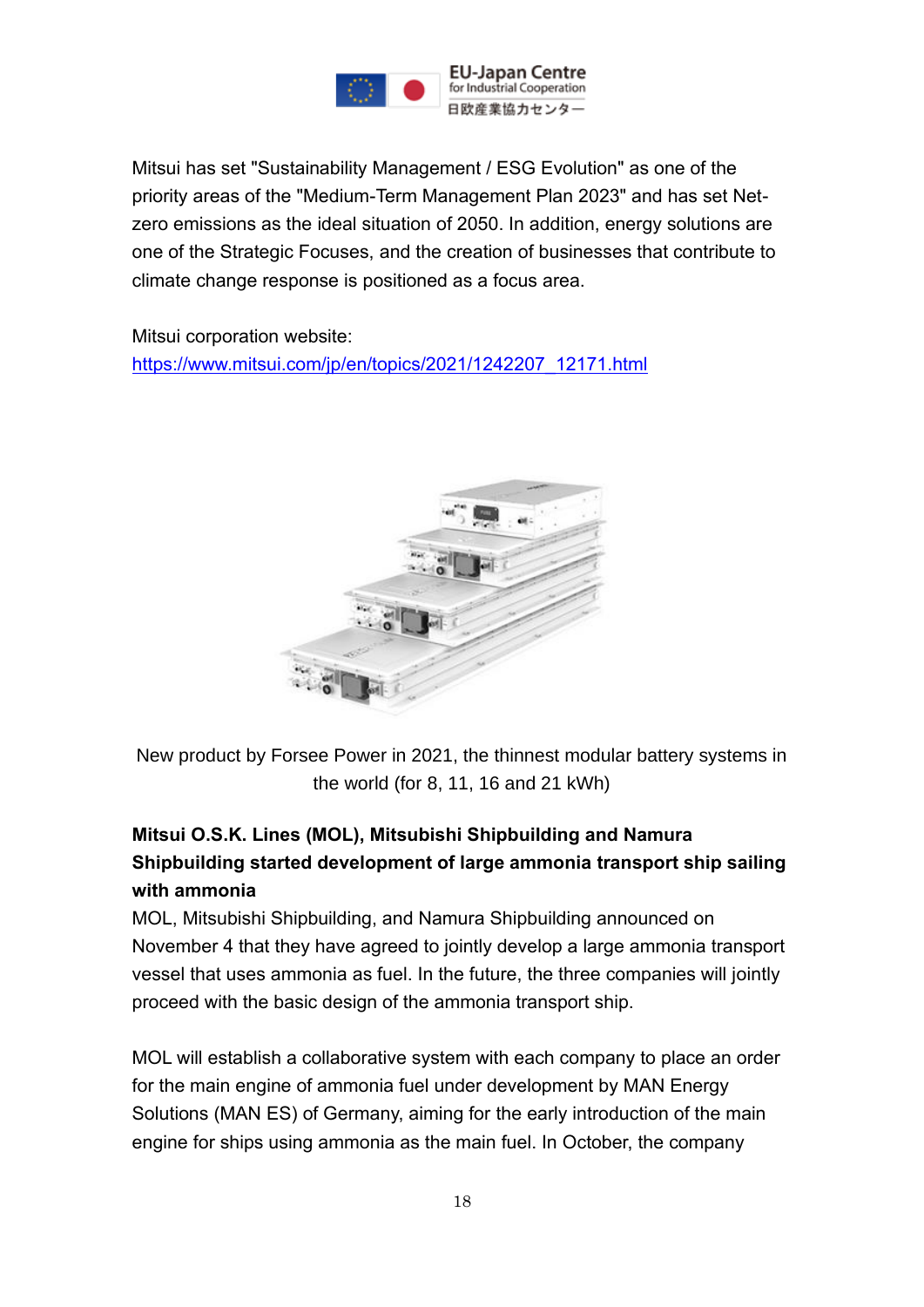

signed a basic agreement with MAN ES and Mitsui E & S Machinery to place an order for an ammonia fuel engine currently under development by MAN ES.

Ammonia is currently mainly used as a fertilizer raw material and the amount of sea transportation is limited, but as a next-generation clean energy that does not emit CO2 during combustion, it is mainly used for co-firing at coal-fired power plants and as a hydrogen carrier. Large-scale demand is expected in the future. There are great expectations for ammonia as a fuel for ships.

In the Japanese government guideline "6th Basic Energy Plan" announced in September 2021, ammonia is positioned as a promising option for achieving carbon neutrality, and as of an annual domestic demand 3 million tons in 2030, and 30 million tons in 2050 is expected.

Mitsui O.S.K. Lines (MOL) website: <https://www.mol.co.jp/en/pr/2021/21098.html>



Image of the vessel's operation from Mitsui O.S.K. Lines (MOL) website

## **Toda Corporation operates approximately 28 MW onshore wind farm in Brazil**

Toda Corporation announced on October 25 that the onshore wind farm with a rated power generation output of 27.72 MW, which was being developed and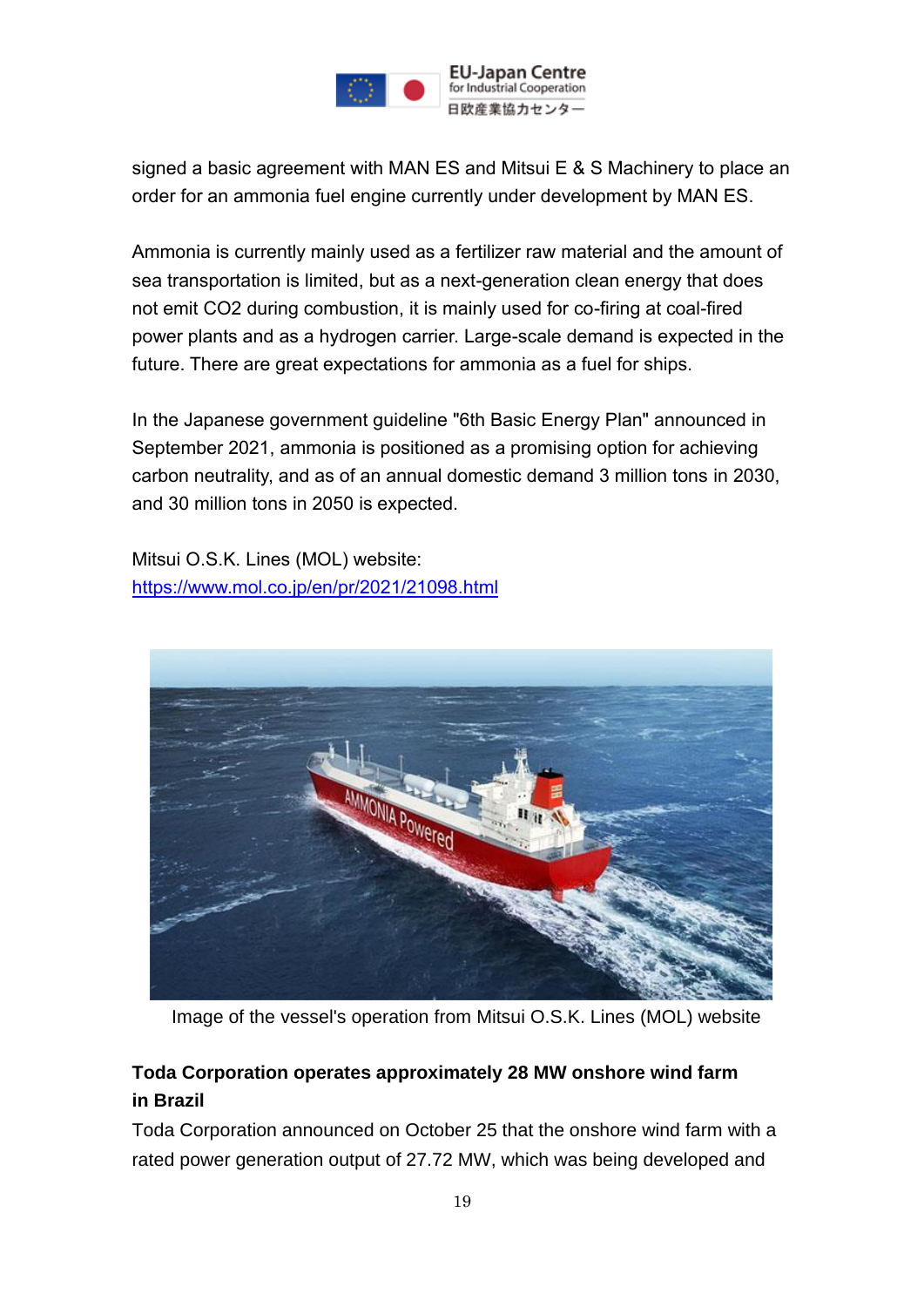

constructed by a local subsidiary, started commercial operation on September. 8 unit of 3.465 MW wind turbines were installed, and the annual planned power generation is expected to be about 120 GWh. The company will utilize its sales network in Brazil, which is celebrating its 50th anniversary, to supply green power to factories such as Japanese companies.

Toda Corporation announced in August 2020 that it established two new local subsidiaries in Brazil and started onshore wind power generation and sales in the northeastern part of Areia Branca, Rio Grande do Norte.

According to Toda Corporation, in Brazil, the ratio of hydroelectric power generation has been high in the power generation composition, and the electricity price is easily affected by the amount of rainfall, so the electricity price will rise due to the recent drought caused by abnormal weather. The power procurement cost has a considerable impact on local companies to make management plans.

On the other hand, mainly in the northeastern region, there are regions with excellent wind conditions throughout the year even from a global perspective, and the development of renewable energy centered on onshore wind power, which contributes to stabilizing electricity procurement costs, is booming. In recent years, the supply network of power generation facilities, operation and maintenance, and infrastructure such as power transmission and substation facilities have been significantly improved.

Toda Corporation website (in Japanese): <https://www.toda.co.jp/english/company/overview.html>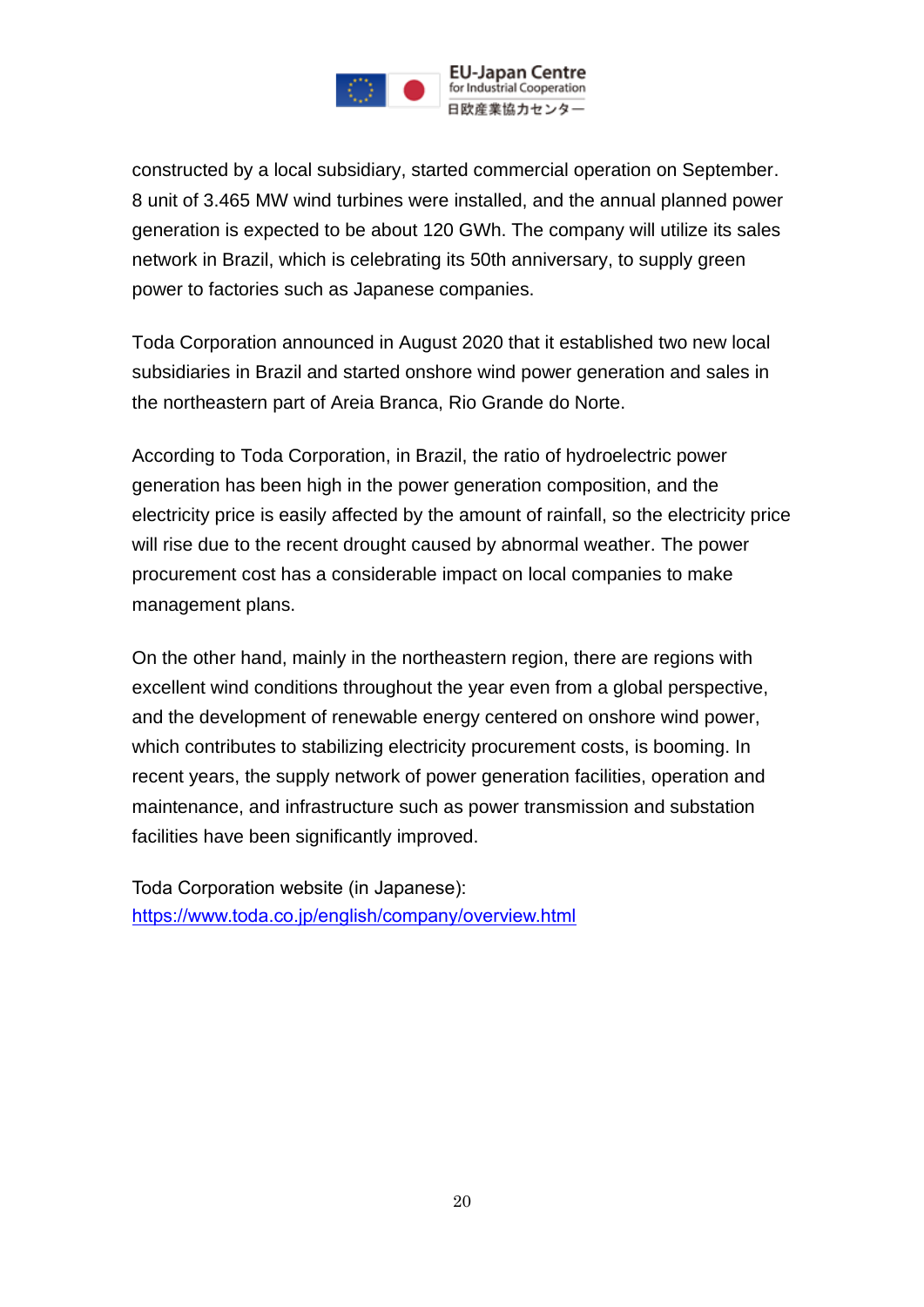



Full view of TODA ENERGIA power plant from Toda corporation website

## **Mitsubishi Heavy Industries Engineering completes demonstration experiment on CO2 capture liquid, recovery rate is 99.8%**

On October 19, Mitsubishi Heavy Industries Engineering announced it conducted a demonstration test at the world's largest CO2 recovery experimental facility in Norway, and with the new CO2 absorber "KS-21TM", the CO2 recovery rate from exhaust gas was reached up to 99.8%.

The demonstration test for commercialization of MHIENG's original CO2 absorber was conducted at the Mongstad CO2 Capture Technology Center (TCM) in Norway from the beginning of May to the end of August 2021. The verification test has been completed, and MHIENG has acquired useful data demonstrating the technological superiority of the absorbent "KS-21" used in the CO2 separation and capture process newly developed with Kansai Electric Power. They aim to get orders for the CO2 capture business in the UK and European markets.

In the performance confirmation of "KS-21" in the verification test, the condition of CO2 capture rate for the exhaust gas emitted from the gas turbine in the TCM facility was set to 95-98%, which is higher than the industry standard (about 90%). As a result, it greatly surpassed the general amine absorbent (MEA) used in the chemical absorption method.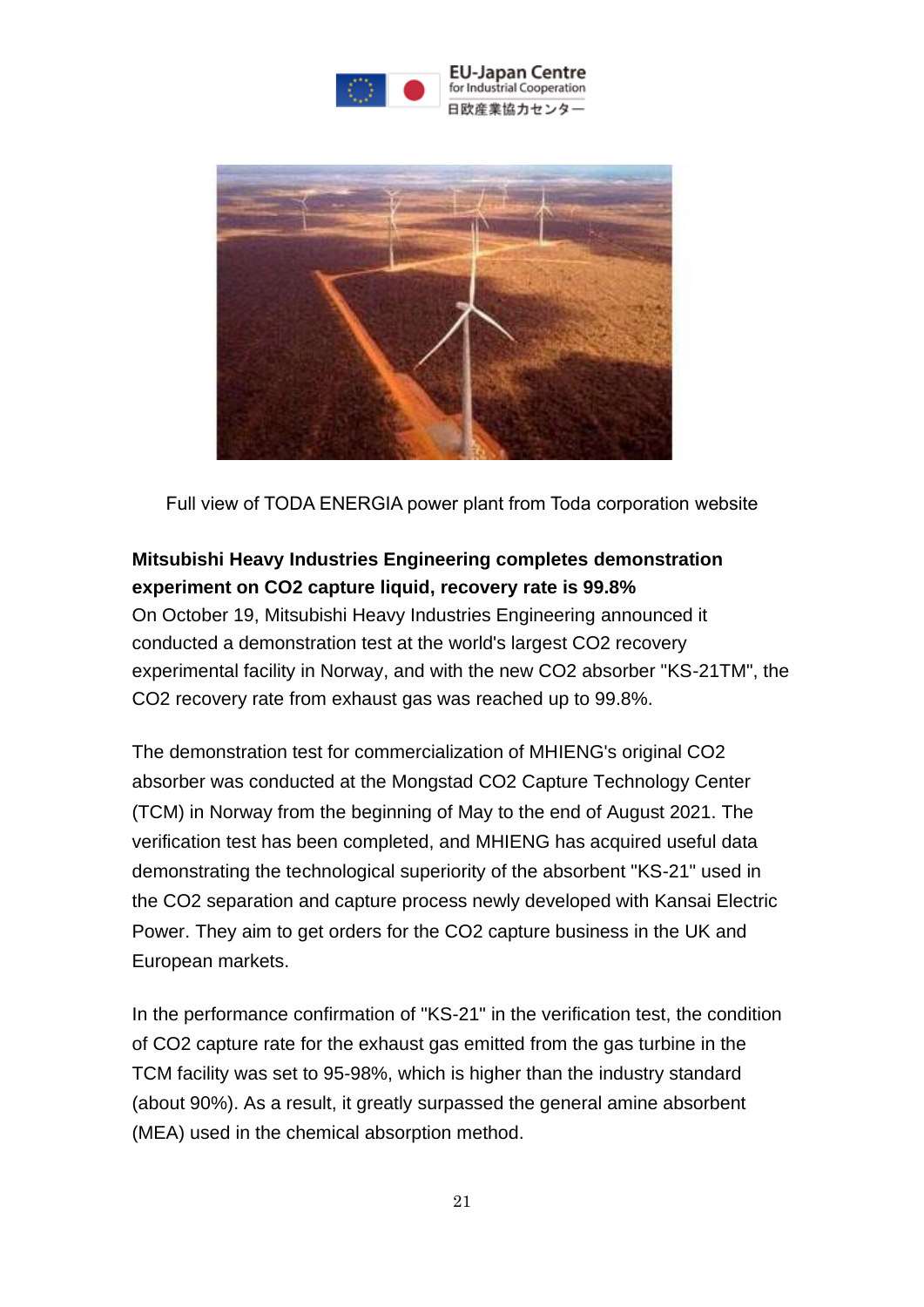

Furthermore, in the high CO2 capture rate test conducted under different operating conditions, the world's highest level of capture rate of 99.8% was achieved. This means that CO2 is recovered from the exhaust gas to a level below the CO2 concentration contained in the atmosphere. These tests were also performed on the exhaust gas from the residual oil fluid cracker at the Mongstad refinery adjacent to the TCM, and the result was the same level.

CCUS (Carbon dioxide Capture, Utilization and Storage) has been attracting attention as an effective means for realizing a carbon-neutral society. MHIENG has been working on the development of CO2 capture technology "KM CDR Process TM" in collaboration with Kansai Electric Power since 1990.

The Mongstad CO2 Capture Technology Center (TCM) is the world's largest CO2 capture experimental facility established in 2012. It has the capacity to recover a total of about 100,000 tons of CO2 annually from the adjacent oil refinery and gas-fired power plant.

Mitsubishi Heavy Industry Group website: <https://www.mhi.com/news/211019.html>



Technology Centre Mongstad (Norway) from Mitsubishi Heavy Industry Group website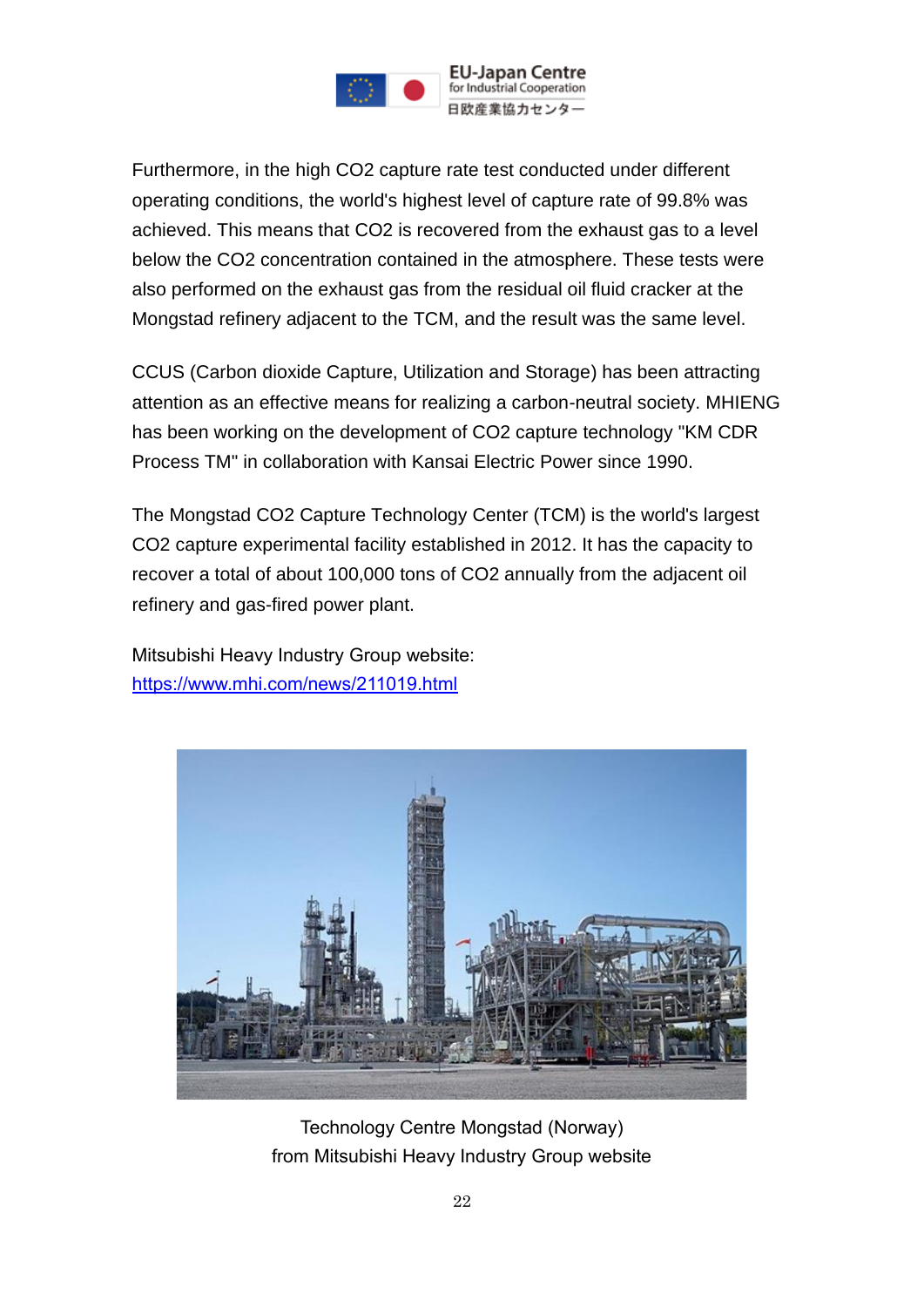

## **FUJIFILM contributes to "Decarbonization of Data Centers" by utilizing magnetic tape**

FUJIFILM announced October 19 that it participated in a "Green x Digital Consortium" established by the Japan Electronics and Information Technology Industries Association (JEITA) to promote the creation of new digital solutions that will lead to carbon neutralization of companies and industrial & social transformation. In the consortium, the company proposes the use of magnetic tape storage for data, and promotes the realization of "decarbonization of data centers" together with related companies and users of data centers, as well as electric power companies.

As a manufacturer of magnetic tapes for computers, which has the largest share in the world (according to the company), the company is able to contribute to the reduction of CO2 emissions, which is an urgent need for global measures such as the realization of decarbonization of data centers. According to research of International Data Corporation (IDC), from 2017 to 2020, the world's leading data center operators consume an average of 31% more electricity, reducing CO2 emissions by reducing electricity consumption as well as shifting to renewable energy has demanded.

Magnetic tapes can store large amounts of data safely for a long period of time at low cost, and as they do not need to be energized at all times when storing data, they have a significant environmental impact and attracting attention as a data storage solution. The white paper issued by IDC also recommends the need to utilize magnetic tape storage. Magnetic tape is said to be able to reduce CO2 emissions generated during data storage by 95% compared to hard disk drives.

Fujifilm US website: <https://www.fujifilm.com/us/en/news/SustainableData>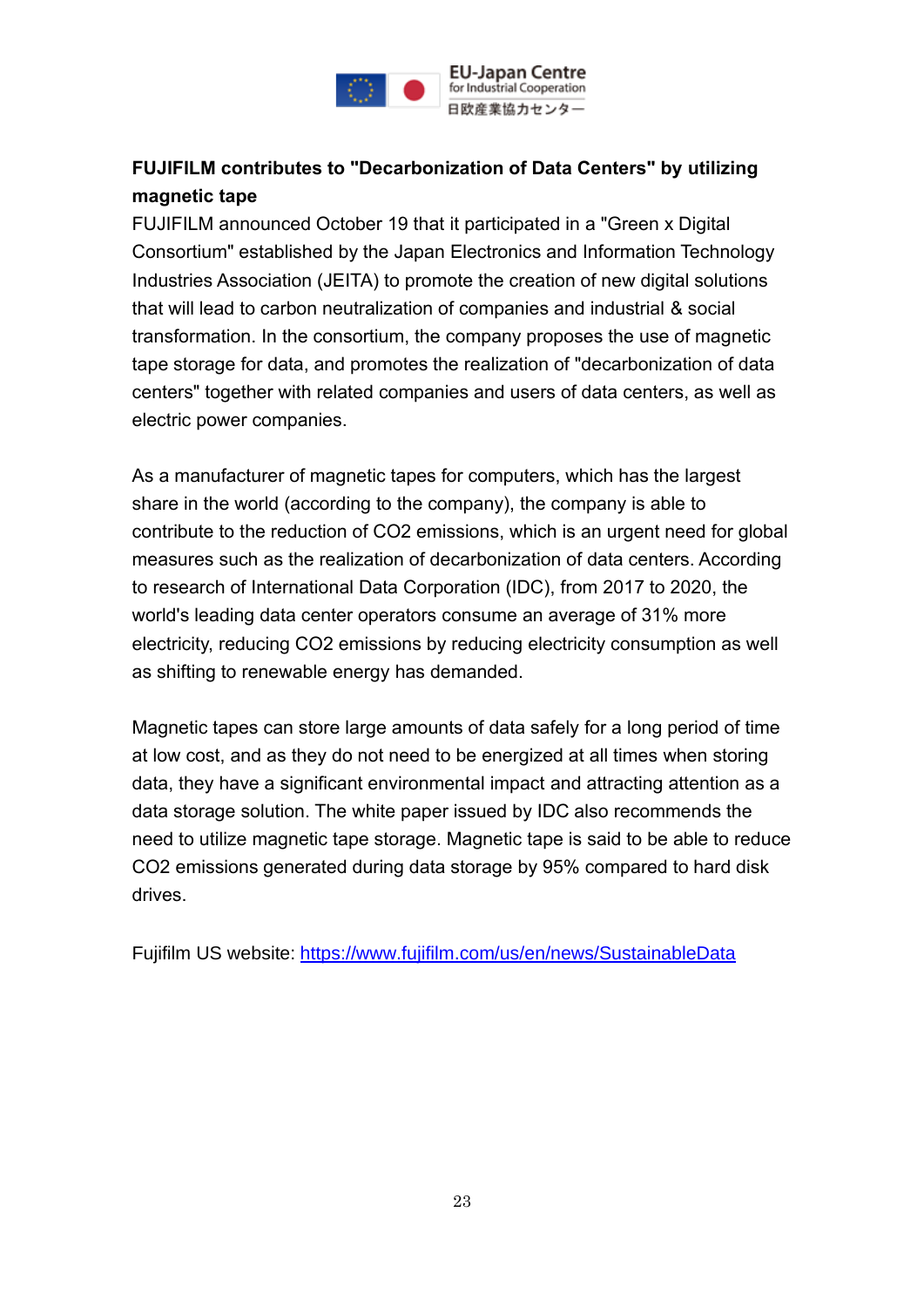



Data of IDC from Fujifilm US website

### **Other Topics**

#### **China's September new energy vehicle sales, share of NEV in total exceeded 20%**

According to the information of Japan External Trade Organization (JETRO) on October 12, Chinese Passenger Car Market Information Council (CPCA), announced new passenger car sales decreased 17.3% year-on-year to 1,582,000 units, but of which new energy vehicles (NEV, Note) tripled to 334,000 units. The share of NEV in passenger car sales exceeded 20% at 21.1%, a significant increase from 5.8% for the full year of 2020. Cumulative new car sales from January to September increased 12.0% year-on-year to 14,486,000 units, of which NEV tripled to 1,818,000 units, which also expanded significantly.

The "New Energy Vehicle Industry Development Plan (2021-2035)" announced by China in November 2020 stipulates that the NEV occupancy rate in total automobile sales will be around 20% by 2025. Demand for NEVs is strong in compare with gasoline-powered vehicles which continue to be sluggish. The cumulative sales volume from January to September announced by the China Automobile Manufacturers Association (CAAM) reached 11.6% of total vehicle